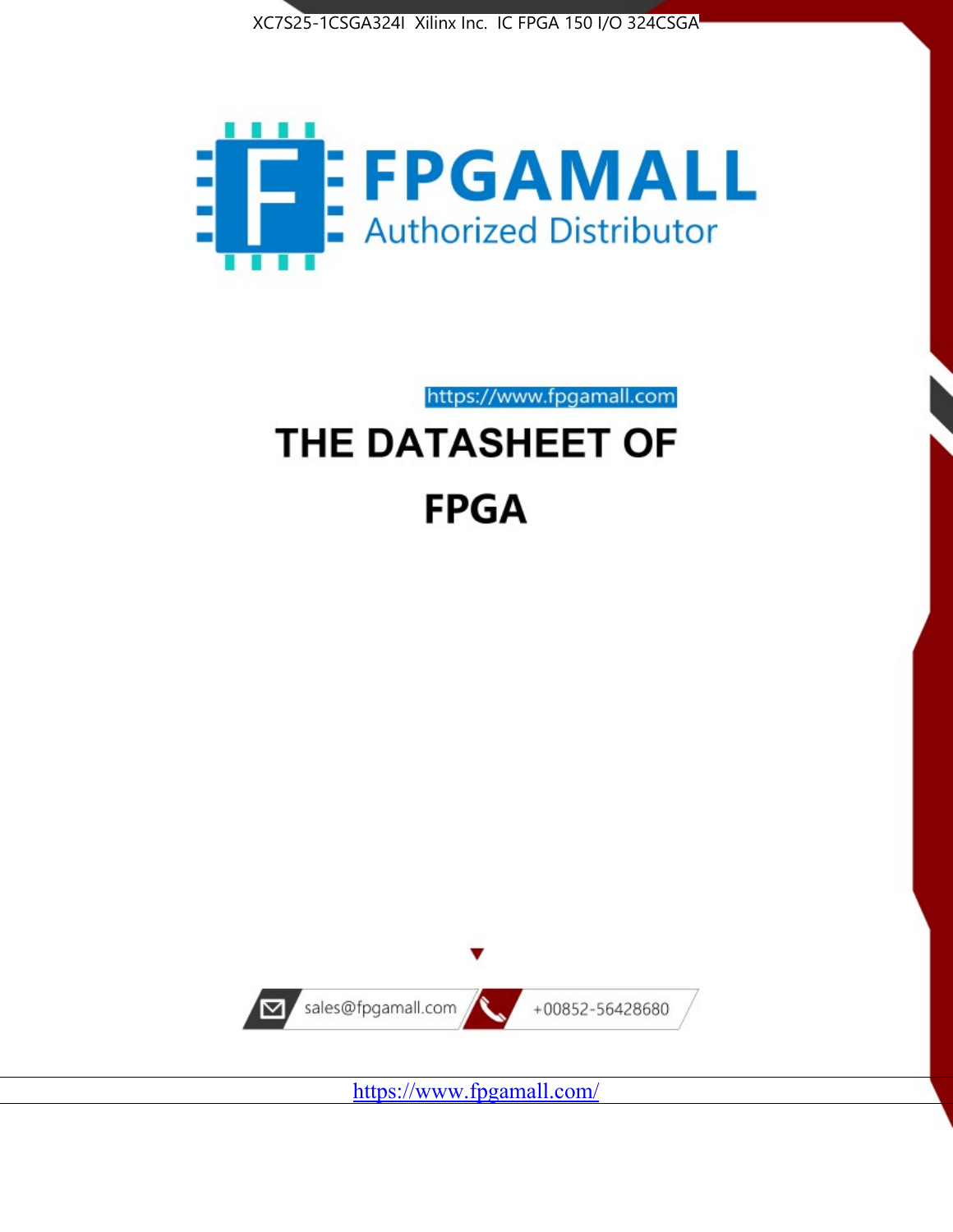# **EXALINX**

## **7 Series FPGAs Data Sheet: Overview**

DS180 (v2.6) February 27, 2018 **Product Specification**

### **General Description**

Xilinx® 7 series FPGAs comprise four FPGA families that address the complete range of system requirements, ranging from low cost, small form factor, cost-sensitive, high-volume applications to ultra high-end connectivity bandwidth, logic capacity, and signal processing capability for the most demanding high-performance applications. The 7 series FPGAs include:

- Spartan®-7 Family: Optimized for low cost, lowest power, and high I/O performance. Available in low-cost, very small form-factor packaging for smallest PCB footprint.
- Artix®-7 Family: Optimized for low power applications requiring serial transceivers and high DSP and logic throughput. Provides the lowest total bill of materials cost for high-throughput, cost-sensitive applications.
- Kintex®-7 Family: Optimized for best price-performance with a 2X improvement compared to previous generation, enabling a new class of FPGAs.
- Virtex®-7 Family: Optimized for highest system performance and capacity with a 2X improvement in system performance. Highest capability devices enabled by stacked silicon interconnect (SSI) technology

Built on a state-of-the-art, high-performance, low-power (HPL), 28 nm, high-k metal gate (HKMG) process technology, 7 series FPGAs enable an unparalleled increase in system performance with 2.9 Tb/s of I/O bandwidth, 2 million logic cell capacity, and 5.3 TMAC/s DSP, while consuming 50% less power than previous generation devices to offer a fully programmable alternative to ASSPs and ASICs.

### **Summary of 7 Series FPGA Features**

- Advanced high-performance FPGA logic based on real 6-input lookup table (LUT) technology configurable as distributed memory.
- 36 Kb dual-port block RAM with built-in FIFO logic for on-chip data buffering.
- High-performance SelectIO™ technology with support for DDR3 interfaces up to 1,866 Mb/s.
- High-speed serial connectivity with built-in multi-gigabit transceivers from 600 Mb/s to max. rates of 6.6 Gb/s up to 28.05 Gb/s, offering a special low-power mode, optimized for chip-to-chip interfaces.
- A user configurable analog interface (XADC), incorporating dual 12-bit 1MSPS analog-to-digital converters with on-chip thermal and supply sensors.
- DSP slices with 25 x 18 multiplier, 48-bit accumulator, and pre-adder for high-performance filtering, including optimized symmetric coefficient filtering.
- Powerful clock management tiles (CMT), combining phase-locked loop (PLL) and mixed-mode clock manager (MMCM) blocks for high precision and low jitter.
- Quickly deploy embedded processing with MicroBlaze™ processor.
- Integrated block for PCI Express® (PCIe), for up to x8 Gen3 Endpoint and Root Port designs.
- Wide variety of configuration options, including support for commodity memories, 256-bit AES encryption with HMAC/SHA-256 authentication, and built-in SEU detection and correction.
- Low-cost, wire-bond, bare-die flip-chip, and high signal integrity flipchip packaging offering easy migration between family members in the same package. All packages available in Pb-free and selected packages in Pb option.
- Designed for high performance and lowest power with 28 nm, HKMG, HPL process, 1.0V core voltage process technology and 0.9V core voltage option for even lower power.

| <b>Max. Capability</b>         | Spartan-7           | Artix-7                                    | Kintex-7                                              | Virtex-7                                |
|--------------------------------|---------------------|--------------------------------------------|-------------------------------------------------------|-----------------------------------------|
| Logic Cells                    | 102K                | 215K                                       | 478K                                                  | 1,955K                                  |
| Block RAM <sup>(1)</sup>       | 4.2 Mb              | 13 Mb                                      | 34 Mb                                                 | 68 Mb                                   |
| <b>DSP Slices</b>              | 160                 | 740                                        | 1,920                                                 | 3,600                                   |
| DSP Performance <sup>(2)</sup> | 176 GMAC/s          | 929 GMAC/s                                 | 2,845 GMAC/s                                          | 5,335 GMAC/s                            |
| MicroBlaze CPU <sup>(3)</sup>  | 260 DMIPs           | 303 DMIPs                                  | 438 DMIPs                                             | 441 DMIPs                               |
| Transceivers                   |                     | 16                                         | 32                                                    | 96                                      |
| <b>Transceiver Speed</b>       |                     | $6.6$ Gb/s                                 | $12.5$ Gb/s                                           | 28.05 Gb/s                              |
| Serial Bandwidth               |                     | $211$ Gb/s                                 | 800 Gb/s                                              | 2,784 Gb/s                              |
| <b>PCIe Interface</b>          | -                   | x4 Gen2                                    | x8 Gen2                                               | x8 Gen3                                 |
| Memory Interface               | 800 Mb/s            | 1.066 Mb/s                                 | 1.866 Mb/s                                            | 1.866 Mb/s                              |
| I/O Pins                       | 400                 | 500                                        | 500                                                   | 1,200                                   |
| I/O Voltage                    | $1.2V - 3.3V$       | $1.2V - 3.3V$                              | $1.2V - 3.3V$                                         | $1.2V - 3.3V$                           |
| Package Options                | Low-Cost. Wire-Bond | Low-Cost, Wire-Bond,<br>Bare-Die Flip-Chip | Bare-Die Flip-Chip and High-<br>Performance Flip-Chip | <b>Highest Performance</b><br>Flip-Chip |

#### *Table 1:* **7 Series Families Comparison**

#### **Notes:**

1. Additional memory available in the form of distributed RAM.

2. Peak DSP performance numbers are based on symmetrical filter implementation.<br>3. Peak MicroBlaze CPU performance numbers based on microcontroller preset.

Peak MicroBlaze CPU performance numbers based on microcontroller preset.

© Copyright 2010–2018 Xilinx, Inc., Xilinx, the Xilinx logo, Artix, ISE, Kintex, Spartan, Virtex, Vivado, Zynq, and other designated brands included herein are trademarks of Xilinx in the United States and other countries. PCI Express is a trademark of PCI-SIG and used under license. All other trademarks are the property of their respective owners.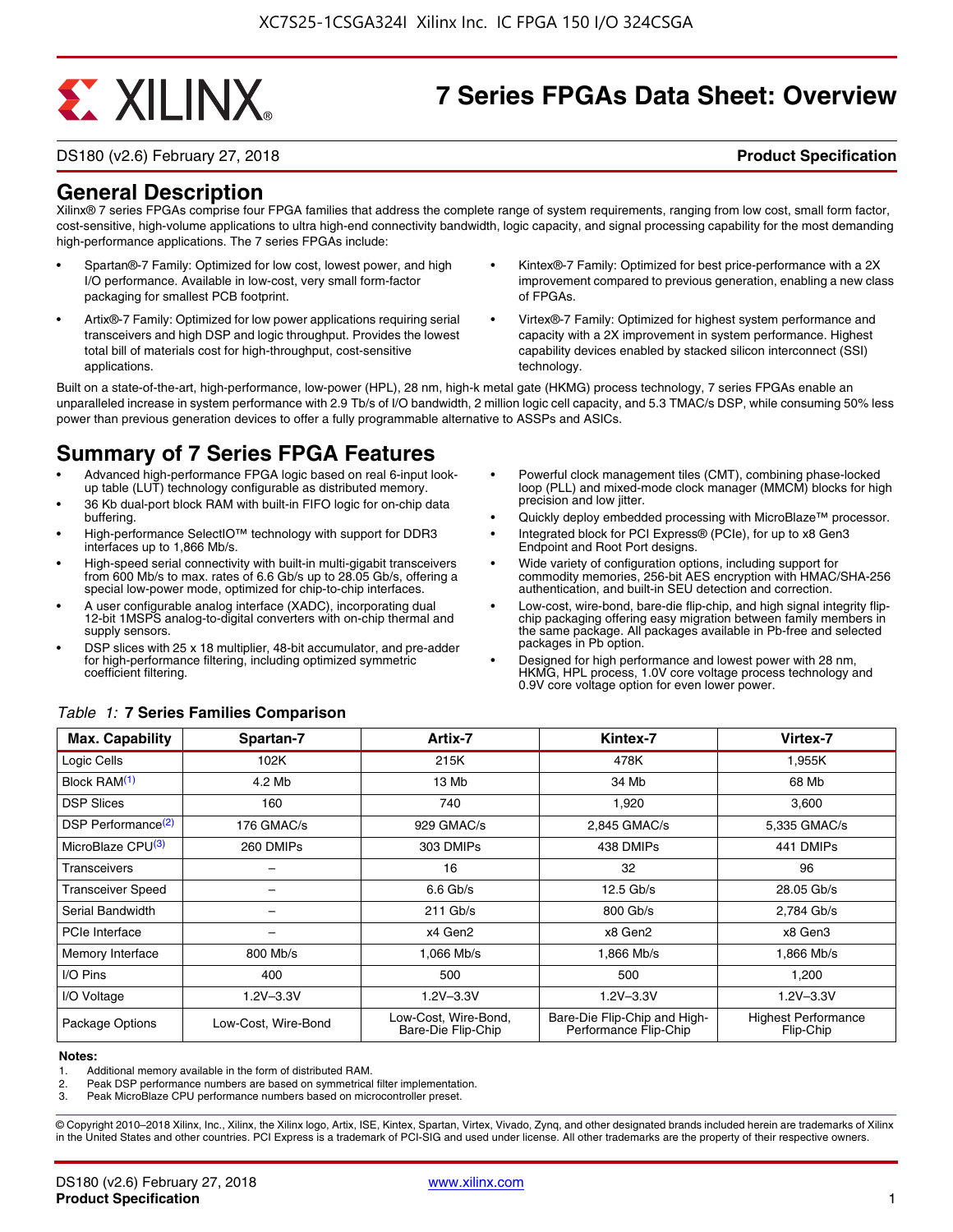### **Spartan-7 FPGA Feature Summary**

#### *Table 2:* **Spartan-7 FPGA Feature Summary by Device**

|               |                |                       | <b>CLB</b>                                                                                                                                                                     |             |     | <b>Block RAM Blocks</b> <sup>(3)</sup> |                                   |                              |          |             |          |   |     |
|---------------|----------------|-----------------------|--------------------------------------------------------------------------------------------------------------------------------------------------------------------------------|-------------|-----|----------------------------------------|-----------------------------------|------------------------------|----------|-------------|----------|---|-----|
| <b>Device</b> | Logic<br>Cells | Slices <sup>(1)</sup> | <b>DSP</b><br>CMTS <sup>(4)</sup><br>Max<br>Slices <sup>(2)</sup><br>Max<br><b>18 Kb</b><br>36 Kb<br><b>Distributed</b><br>(Kb)<br>RAM (Kb)<br>70<br>10<br>5<br>180<br>10<br>2 | <b>PCle</b> | GT  | <b>XADC</b><br><b>Blocks</b>           | Total I/O<br>Banks <sup>(5)</sup> | <b>Max User</b><br><b>VO</b> |          |             |          |   |     |
| XC7S6         | 6,000          | 938                   |                                                                                                                                                                                |             |     |                                        |                                   |                              | $\Omega$ | $\Omega$    | $\Omega$ | 2 | 100 |
| <b>XC7S15</b> | 12,800         | 2,000                 | 150                                                                                                                                                                            | 20          | 20  | 10                                     | 360                               | 2                            | 0        | $\mathbf 0$ | 0        | 2 | 100 |
| <b>XC7S25</b> | 23,360         | 3,650                 | 313                                                                                                                                                                            | 80          | 90  | 45                                     | 1,620                             | 3                            | 0        | 0           |          | 3 | 150 |
| <b>XC7S50</b> | 52,160         | 8,150                 | 600                                                                                                                                                                            | 120         | 150 | 75                                     | 2,700                             | 5                            | $\Omega$ | 0           |          | 5 | 250 |
| <b>XC7S75</b> | 76,800         | 12.000                | 832                                                                                                                                                                            | 140         | 180 | 90                                     | 3,240                             | 8                            | 0        | 0           |          | 8 | 400 |
| XC7S100       | 102,400        | 16,000                | 1,100                                                                                                                                                                          | 160         | 240 | 120                                    | 4,320                             | 8                            | 0        | $\mathbf 0$ |          | 8 | 400 |

#### **Notes:**

1. Each 7 series FPGA slice contains four LUTs and eight flip-flops; only some slices can use their LUTs as distributed RAM or SRLs.<br>2. Each DSP slice contains a pre-adder. a 25 x 18 multiplier. an adder. and an accumulato

2. Each DSP slice contains a pre-adder, a 25 x 18 multiplier, an adder, and an accumulator. 3. Block RAMs are fundamentally 36 Kb in size; each block can also be used as two independent 18 Kb blocks.

4. Each CMT contains one MMCM and one PLL.

5. Does not include configuration Bank 0.

#### *Table 3:* **Spartan-7 FPGA Device-Package Combinations and Maximum I/Os**

| Package         | CPGA196    | <b>CSGA225</b> | <b>CSGA324</b> | FTGB196    | <b>FGGA484</b> | <b>FGGA676</b> |
|-----------------|------------|----------------|----------------|------------|----------------|----------------|
| Size (mm)       | 8 x 8      | 13 x 13        | $15 \times 15$ | 15 x 15    | 23 x 23        | 27 x 27        |
| Ball Pitch (mm) | 0.5        | 0.8            | 0.8            | 1.0        | 1.0            | 1.0            |
| <b>Device</b>   | HR $UO(1)$ | HR $UO(1)$     | HR $UO(1)$     | HR $UO(1)$ | HR $UO(1)$     | HR $l/O(1)$    |
| XC7S6           | 100        | 100            |                | 100        |                |                |
| <b>XC7S15</b>   | 100        | 100            |                | 100        |                |                |
| <b>XC7S25</b>   |            | 150            | 150            | 100        |                |                |
| <b>XC7S50</b>   |            |                | 210            | 100        | 250            |                |
| <b>XC7S75</b>   |            |                |                |            | 338            | 400            |
| <b>XC7S100</b>  |            |                |                |            | 338            | 400            |

#### **Notes:**

1. HR = High-range I/O with support for I/O voltage from 1.2V to 3.3V.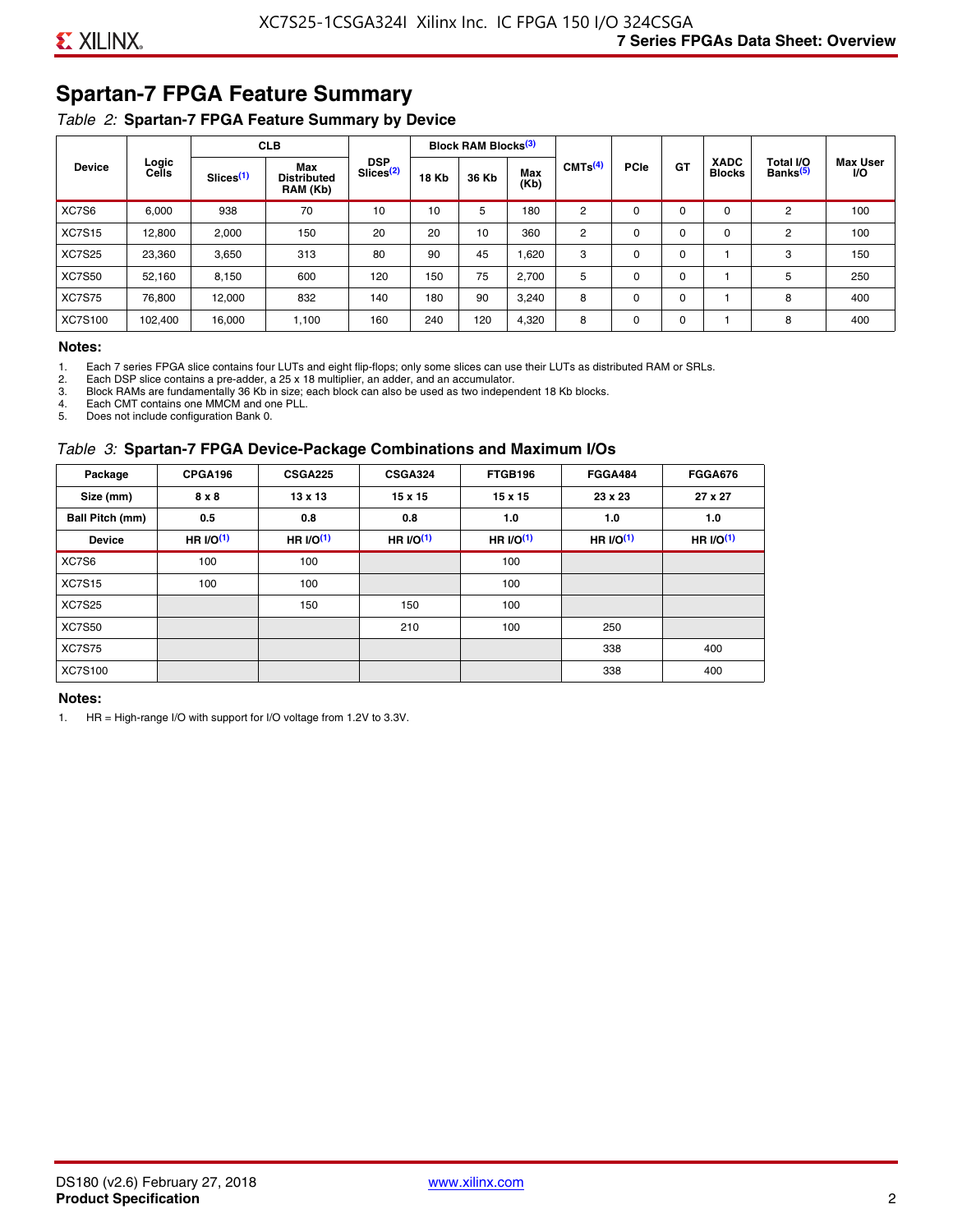### **Artix-7 FPGA Feature Summary**

#### *Table 4:* **Artix-7 FPGA Feature Summary by Device**

|                 |                |                       | <b>Configurable Logic Blocks</b><br>(CLBs) | <b>DSP48E1</b>        |              | Block RAM Blocks <sup>(3)</sup> |             |                     |                     |             | <b>XADC</b>   | Total I/O            | <b>Max User</b>    |
|-----------------|----------------|-----------------------|--------------------------------------------|-----------------------|--------------|---------------------------------|-------------|---------------------|---------------------|-------------|---------------|----------------------|--------------------|
| <b>Device</b>   | Logic<br>Cells | Slices <sup>(1)</sup> | Max<br><b>Distributed</b><br>RAM (Kb)      | Slices <sup>(2)</sup> | <b>18 Kb</b> | 36 Kb                           | Max<br>(Kb) | CMTS <sup>(4)</sup> | PCle <sup>(5)</sup> | <b>GTPs</b> | <b>Blocks</b> | Banks <sup>(6)</sup> | I/O <sub>(7)</sub> |
| XC7A12T         | 12,800         | 2,000                 | 171                                        | 40                    | 40           | 20                              | 720         | 3                   |                     | 2           |               | 3                    | 150                |
| XC7A15T         | 16,640         | 2,600                 | 200                                        | 45                    | 50           | 25                              | 900         | 5                   |                     | 4           |               | 5                    | 250                |
| XC7A25T         | 23,360         | 3,650                 | 313                                        | 80                    | 90           | 45                              | 1,620       | 3                   |                     | 4           |               | 3                    | 150                |
| XC7A35T         | 33,280         | 5,200                 | 400                                        | 90                    | 100          | 50                              | 1,800       | 5                   |                     | 4           |               | 5                    | 250                |
| XC7A50T         | 52,160         | 8,150                 | 600                                        | 120                   | 150          | 75                              | 2.700       | 5                   |                     | 4           |               | 5                    | 250                |
| XC7A75T         | 75,520         | 11,800                | 892                                        | 180                   | 210          | 105                             | 3,780       | 6                   |                     | 8           |               | 6                    | 300                |
| <b>XC7A100T</b> | 101.440        | 15,850                | 1.188                                      | 240                   | 270          | 135                             | 4,860       | 6                   |                     | 8           |               | 6                    | 300                |
| <b>XC7A200T</b> | 215,360        | 33,650                | 2,888                                      | 740                   | 730          | 365                             | 13,140      | 10                  |                     | 16          |               | 10                   | 500                |

**Notes:**  Each 7 series FPGA slice contains four LUTs and eight flip-flops; only some slices can use their LUTs as distributed RAM or SRLs.

2. Each DSP slice contains a pre-adder, a 25 x 18 multiplier, an adder, and an accumulator.

3. Block RAMs are fundamentally 36 Kb in size; each block can also be used as two independent 18 Kb blocks.

4. Each CMT contains one MMCM and one PLL.<br>5. Artix-7 FPGA Interface Blocks for PCI Express

5. Artix-7 FPGA Interface Blocks for PCI Express support up to x4 Gen 2.<br>6. Does not include configuration Bank 0.

6. Does not include configuration Bank 0.

This number does not include GTP transceivers.

#### *Table 5:* **Artix-7 FPGA Device-Package Combinations and Maximum I/Os**

| Package <sup>(1)</sup>    |            | <b>CPG236</b>     |                | <b>CPG238</b>  |            | <b>CSG324</b> |                | <b>CSG325</b>     |       | <b>FTG256</b>     |            | <b>SBG484</b>     |                | FGG484 <sup>(2)</sup> |                | FBG484 <sup>(2)</sup> |       | FGG676 <sup>(3)</sup> |            | FBG676 <sup>(3)</sup> |            | <b>FFG1156</b> |
|---------------------------|------------|-------------------|----------------|----------------|------------|---------------|----------------|-------------------|-------|-------------------|------------|-------------------|----------------|-----------------------|----------------|-----------------------|-------|-----------------------|------------|-----------------------|------------|----------------|
| Size (mm)                 |            | $10 \times 10$    |                | $10 \times 10$ |            | 15 x 15       |                | 15 x 15           |       | $17 \times 17$    |            | $19 \times 19$    |                | 23 x 23               |                | 23 x 23               |       | 27 x 27               |            | 27 x 27               |            | 35 x 35        |
| <b>Ball Pitch</b><br>(mm) |            | 0.5               |                | 0.5            |            | 0.8           | 0.8            |                   |       | 1.0               |            | 0.8               |                | 1.0                   |                | 1.0                   |       | 1.0                   |            | 1.0                   |            | 1.0            |
| <b>Device</b>             | <b>GTP</b> | <b>VO</b>         | <b>GTP</b>     | <b>VO</b>      | <b>GTP</b> | <b>VO</b>     | <b>GTP</b>     | <b>VO</b>         | G(TP) | VO.               | <b>GTP</b> | VO.               | G(TP)          | <b>VO</b>             | <b>GTP</b>     | <b>VO</b>             | G(TP) | <b>VO</b>             | <b>GTP</b> | <b>VO</b>             | <b>GTP</b> | <b>VO</b>      |
|                           | (4)        | HR <sup>(5)</sup> | (4)            | HR(5)          | (4)        | HP(5)         | (4)            | HR <sup>(5)</sup> |       | HR <sup>(5)</sup> |            | HR <sup>(5)</sup> |                | HR <sup>(5)</sup>     |                | HR <sup>(5)</sup>     |       | HR <sup>(5)</sup>     |            | HR <sup>(5)</sup>     |            | HR(5)          |
| XC7A12T                   |            |                   | $\overline{2}$ | 112            |            |               | $\overline{2}$ | 150               |       |                   |            |                   |                |                       |                |                       |       |                       |            |                       |            |                |
| XC7A15T                   | 2          | 106               |                |                | 0          | 210           | 4              | 150               | 0     | 170               |            |                   | $\overline{4}$ | 250                   |                |                       |       |                       |            |                       |            |                |
| XC7A25T                   |            |                   | 2              | 112            |            |               | 4              | 150               |       |                   |            |                   |                |                       |                |                       |       |                       |            |                       |            |                |
| XC7A35T                   | 2          | 106               |                |                | 0          | 210           | 4              | 150               | 0     | 170               |            |                   | 4              | 250                   |                |                       |       |                       |            |                       |            |                |
| XC7A50T                   | 2          | 106               |                |                | 0          | 210           | 4              | 150               | 0     | 170               |            |                   | 4              | 250                   |                |                       |       |                       |            |                       |            |                |
| XC7A75T                   |            |                   |                |                | 0          | 210           |                |                   | 0     | 170               |            |                   | 4              | 285                   |                |                       | 8     | 300                   |            |                       |            |                |
| <b>XC7A100T</b>           |            |                   |                |                | 0          | 210           |                |                   | 0     | 170               |            |                   | $\overline{4}$ | 285                   |                |                       | 8     | 300                   |            |                       |            |                |
| <b>XC7A200T</b>           |            |                   |                |                |            |               |                |                   |       |                   | 4          | 285               |                |                       | $\overline{4}$ | 285                   |       |                       | 8          | 400                   | 16         | 500            |

#### **Notes:**

1. All packages listed are Pb-free (SBG, FBG, FFG with exemption 15). Some packages are available in Pb option.

2. Devices in FGG484 and FBG484 are footprint compatible.

3. Devices in FGG676 and FBG676 are footprint compatible.

4. GTP transceivers in CP, CS, FT, and FG packages support data rates up to 6.25 Gb/s.<br>5. HR = High-range I/O with support for I/O voltage from 1.2V to 3.3V.

HR = High-range I/O with support for I/O voltage from 1.2V to 3.3V.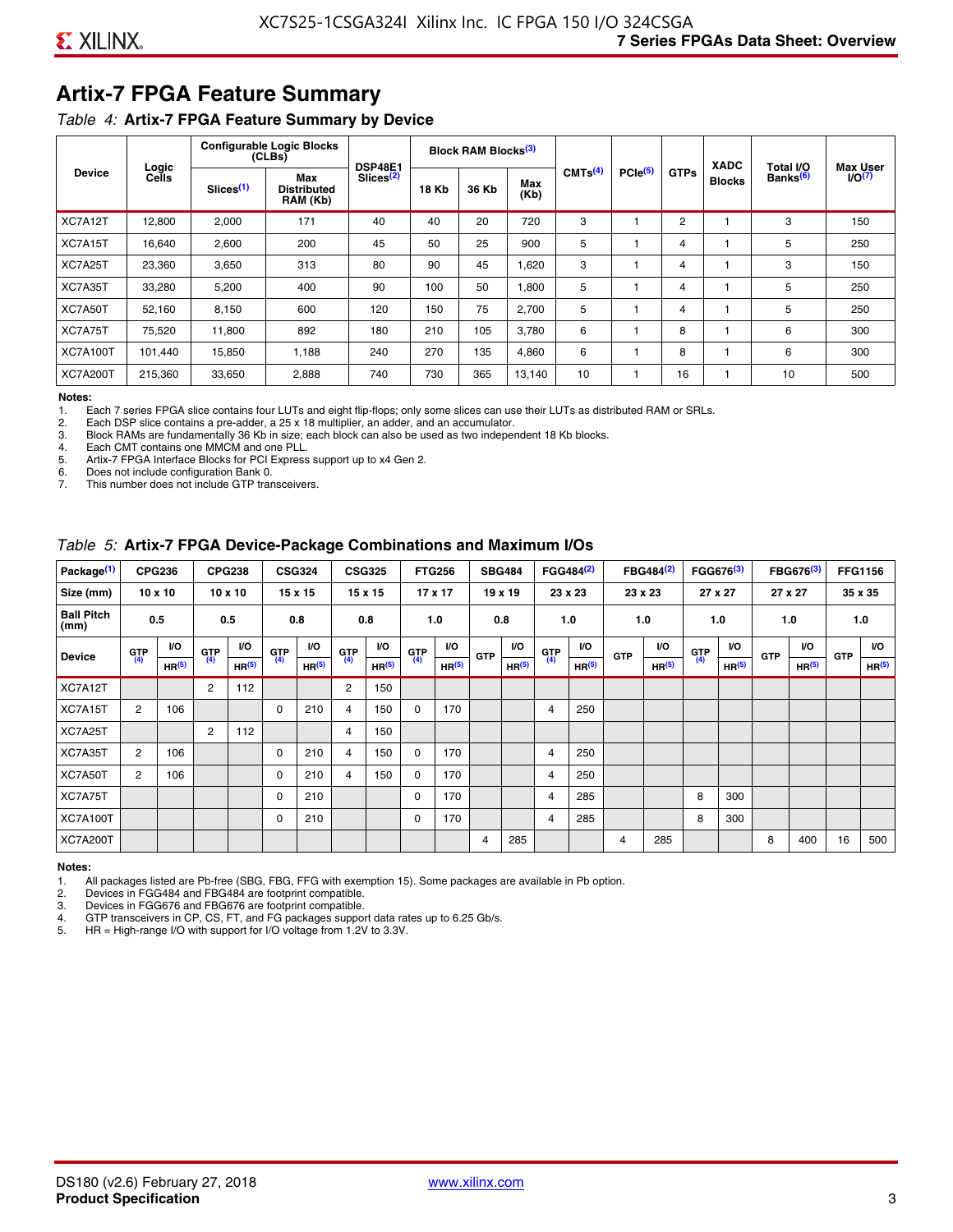### **Kintex-7 FPGA Feature Summary**

#### *Table 6:* **Kintex-7 FPGA Feature Summary by Device**

|                 |                |                       | <b>Configurable Logic</b><br><b>Blocks (CLBs)</b> | <b>DSP</b>            |                                            | <b>Block RAM Blocks</b> <sup>(3)</sup> |          |                     |              |             | <b>XADC</b>   | Total I/O            | Max                 |
|-----------------|----------------|-----------------------|---------------------------------------------------|-----------------------|--------------------------------------------|----------------------------------------|----------|---------------------|--------------|-------------|---------------|----------------------|---------------------|
| <b>Device</b>   | Logic<br>Cells | Slices <sup>(1)</sup> | Max<br><b>Distributed</b><br>RAM (Kb)             | Slices <sup>(2)</sup> | <b>18 Kb</b><br>36 Kb<br>270<br>135<br>240 |                                        | Max (Kb) | CMTS <sup>(4)</sup> | $PCle^{(5)}$ | <b>GTXs</b> | <b>Blocks</b> | Banks <sup>(6)</sup> | User<br>$U$ O $(7)$ |
| XC7K70T         | 65,600         | 10,250                | 838                                               |                       |                                            |                                        | 4,860    | 6                   |              | 8           |               | 6                    | 300                 |
| <b>XC7K160T</b> | 162,240        | 25,350                | 2,188                                             | 600                   | 650                                        | 325                                    | 11,700   | 8                   |              | 8           |               | 8                    | 400                 |
| <b>XC7K325T</b> | 326.080        | 50.950                | 4,000                                             | 840                   | 890                                        | 445                                    | 16,020   | 10                  |              | 16          |               | 10                   | 500                 |
| <b>XC7K355T</b> | 356.160        | 55,650                | 5,088                                             | 1,440                 | 1.430                                      | 715                                    | 25,740   | 6                   |              | 24          |               | 6                    | 300                 |
| <b>XC7K410T</b> | 406,720        | 63,550                | 5,663                                             | 1,540                 | 1,590                                      | 795                                    | 28,620   | 10                  |              | 16          |               | 10                   | 500                 |
| <b>XC7K420T</b> | 416,960        | 65,150                | 5,938                                             | 1,680                 | 1,670                                      | 835                                    | 30,060   | 8                   |              | 32          |               | 8                    | 400                 |
| <b>XC7K480T</b> | 477.760        | 74,650                | 6,788                                             | 1,920                 | 1,910                                      | 955                                    | 34,380   | 8                   |              | 32          |               | 8                    | 400                 |

#### **Notes:**

1. Each 7 series FPGA slice contains four LUTs and eight flip-flops; only some slices can use their LUTs as distributed RAM or SRLs.<br>2. Each DSP slice contains a pre-adder, a 25 x 18 multiplier, an adder, and an accumulato

Each DSP slice contains a pre-adder, a 25 x 18 multiplier, an adder, and an accumulator.

3. Block RAMs are fundamentally 36 Kb in size; each block can also be used as two independent 18 Kb blocks.

4. Each CMT contains one MMCM and one PLL.

5. Kintex-7 FPGA Interface Blocks for PCI Express support up to x8 Gen 2.

6. Does not include configuration Bank 0.

7. This number does not include GTX transceivers.

#### *Table 7:* **Kintex-7 FPGA Device-Package Combinations and Maximum I/Os**

| Package <sup>(1)</sup>    |            | <b>FBG484</b>     |                   |            | FBG676 <sup>(2)</sup> |                   |            | FFG676 <sup>(2)</sup> |                   |            | FBG900 <sup>(3)</sup> |                   |            | FFG900 <sup>(3)</sup> |                   |            | <b>FFG901</b>     |                   |            | <b>FFG1156</b>    |                   |
|---------------------------|------------|-------------------|-------------------|------------|-----------------------|-------------------|------------|-----------------------|-------------------|------------|-----------------------|-------------------|------------|-----------------------|-------------------|------------|-------------------|-------------------|------------|-------------------|-------------------|
| Size (mm)                 |            | 23 x 23           |                   |            | 27 x 27               |                   |            | 27 x 27               |                   |            | 31 x 31               |                   |            | 31 x 31               |                   |            | 31 x 31           |                   |            | 35 x 35           |                   |
| <b>Ball Pitch</b><br>(mm) |            | 1.0               |                   |            | 1.0                   |                   |            | 1.0                   |                   |            | 1.0                   |                   |            | 1.0                   |                   |            | 1.0               |                   |            | 1.0               |                   |
| <b>Device</b>             | <b>GTX</b> |                   | VO.               | <b>GTX</b> | <b>VO</b>             |                   | <b>GTX</b> |                       | <b>VO</b>         | <b>GTX</b> |                       | <b>VO</b>         | <b>GTX</b> | <b>VO</b>             |                   | <b>GTX</b> |                   | VO                | <b>GTX</b> | <b>VO</b>         |                   |
|                           | (4)        | HR <sup>(5)</sup> | HP <sup>(6)</sup> | (4)        | HR <sup>(5)</sup>     | HP <sup>(6)</sup> |            | HR <sup>(5)</sup>     | HP <sup>(6)</sup> | (4)        | HR <sup>(5)</sup>     | HP <sup>(6)</sup> |            | HR <sup>(5)</sup>     | HP <sup>(6)</sup> |            | HR <sup>(5)</sup> | HP <sup>(6)</sup> |            | HR <sup>(5)</sup> | HP <sup>(6)</sup> |
| XC7K70T                   | 4          | 185               | 100               | 8          | 200                   | 100               |            |                       |                   |            |                       |                   |            |                       |                   |            |                   |                   |            |                   |                   |
| <b>XC7K160T</b>           | 4          | 185               | 100               | 8          | 250                   | 150               | 8          | 250                   | 150               |            |                       |                   |            |                       |                   |            |                   |                   |            |                   |                   |
| <b>XC7K325T</b>           |            |                   |                   | 8          | 250                   | 150               | 8          | 250                   | 150               | 16         | 350                   | 150               | 16         | 350                   | 150               |            |                   |                   |            |                   |                   |
| <b>XC7K355T</b>           |            |                   |                   |            |                       |                   |            |                       |                   |            |                       |                   |            |                       |                   | 24         | 300               | 0                 |            |                   |                   |
| <b>XC7K410T</b>           |            |                   |                   | 8          | 250                   | 150               | 8          | 250                   | 150               | 16         | 350                   | 150               | 16         | 350                   | 150               |            |                   |                   |            |                   |                   |
| <b>XC7K420T</b>           |            |                   |                   |            |                       |                   |            |                       |                   |            |                       |                   |            |                       |                   | 28         | 380               | $\Omega$          | 32         | 400               | $\Omega$          |
| <b>XC7K480T</b>           |            |                   |                   |            |                       |                   |            |                       |                   |            |                       |                   |            |                       |                   | 28         | 380               | 0                 | 32         | 400               | $\Omega$          |

#### **Notes:**

1. All packages listed are Pb-free (FBG, FFG with exemption 15). Some packages are available in Pb option.

2. Devices in FBG676 and FFG676 are footprint compatible.

3. Devices in FBG900 and FFG900 are footprint compatible. 4. GTX transceivers in FB packages support the following maximum data rates: 10.3Gb/s in FBG484; 6.6Gb/s in FBG676 and FBG900. Refer to *Kintex-7 FPGAs Data Sheet: DC and AC Switching Characteristics* [\(DS182](https://www.xilinx.com/support/documentation/data_sheets/ds182_Kintex_7_Data_Sheet.pdf)) for details.

5. HR = High-range I/O with support for I/O voltage from 1.2V to 3.3V.

6. HP = High-performance I/O with support for I/O voltage from 1.2V to 1.8V.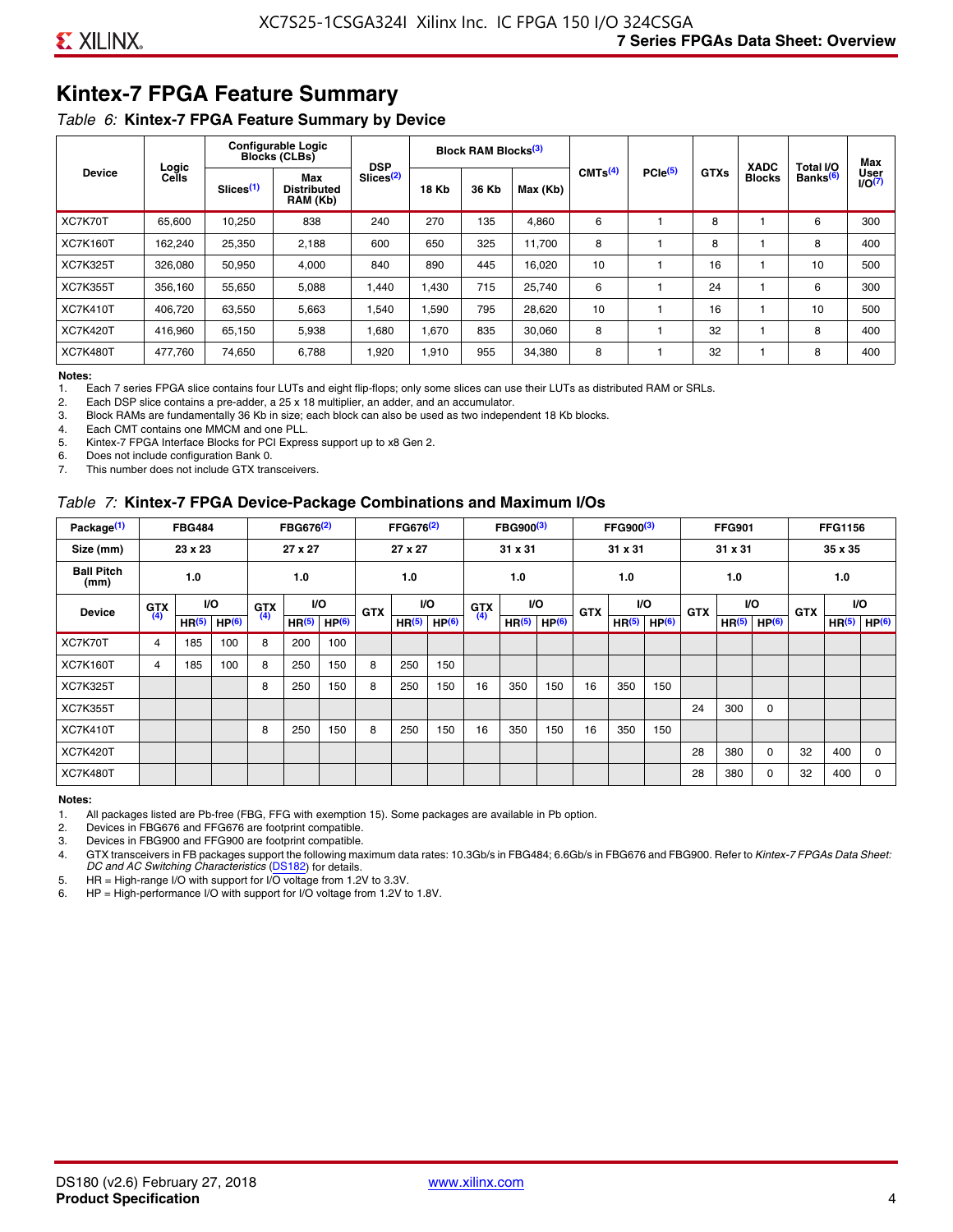### **Virtex-7 FPGA Feature Summary**

#### *Table 8:* **Virtex-7 FPGA Feature Summary**

|                       |                |                       | <b>Configurable Logic</b><br><b>Blocks (CLBs)</b> | <b>DSP</b>            |       | <b>Block RAM Blocks<sup>(4)</sup></b> |             | <b>CMTs</b> | PCle           |            |            |            | <b>XADC</b>   | Total I/O            | Max                        |                |
|-----------------------|----------------|-----------------------|---------------------------------------------------|-----------------------|-------|---------------------------------------|-------------|-------------|----------------|------------|------------|------------|---------------|----------------------|----------------------------|----------------|
| Device <sup>(1)</sup> | Logic<br>Cells | Slices <sup>(2)</sup> | Max<br><b>Distributed</b><br>RAM (Kb)             | Slices <sup>(3)</sup> | 18 Kb | 36 Kb                                 | Max<br>(Kb) | (5)         | (6)            | <b>GTX</b> | <b>GTH</b> | <b>GTZ</b> | <b>Blocks</b> | Banks <sup>(7)</sup> | <b>User</b><br>$1/O^{(8)}$ | SLRs(9)        |
| <b>XC7V585T</b>       | 582,720        | 91,050                | 6,938                                             | ,260                  | .590  | 795                                   | 28,620      | 18          | 3              | 36         | $\Omega$   | 0          |               | 17                   | 850                        | N/A            |
| XC7V2000T             | 1,954,560      | 305,400               | 21,550                                            | 2,160                 | 2,584 | ,292                                  | 46,512      | 24          | 4              | 36         | 0          | 0          |               | 24                   | ,200                       | 4              |
| XC7VX330T             | 326,400        | 51,000                | 4,388                                             | 1,120                 | 1,500 | 750                                   | 27,000      | 14          | $\overline{2}$ | 0          | 28         | 0          |               | 14                   | 700                        | N/A            |
| XC7VX415T             | 412,160        | 64,400                | 6,525                                             | 2,160                 | 1,760 | 880                                   | 31,680      | 12          | $\overline{2}$ | $\Omega$   | 48         | $\Omega$   |               | 12                   | 600                        | N/A            |
| XC7VX485T             | 485,760        | 75,900                | 8,175                                             | 2,800                 | 2,060 | 1,030                                 | 37,080      | 14          | 4              | 56         | 0          | $\Omega$   |               | 14                   | 700                        | N/A            |
| XC7VX550T             | 554,240        | 86,600                | 8,725                                             | 2,880                 | 2,360 | 1,180                                 | 42,480      | 20          | $\overline{2}$ | $\Omega$   | 80         | 0          |               | 16                   | 600                        | N/A            |
| XC7VX690T             | 693,120        | 108,300               | 10,888                                            | 3,600                 | 2,940 | <b>470</b>                            | 52,920      | 20          | 3              | 0          | 80         | 0          |               | 20                   | 1,000                      | N/A            |
| XC7VX980T             | 979,200        | 153,000               | 13,838                                            | 3,600                 | 3,000 | 1,500                                 | 54,000      | 18          | 3              | 0          | 72         | 0          |               | 18                   | 900                        | N/A            |
| <b>XC7VX1140T</b>     | 1,139,200      | 178,000               | 17,700                                            | 3,360                 | 3,760 | ,880                                  | 67,680      | 24          | 4              | 0          | 96         | 0          |               | 22                   | 1,100                      | 4              |
| XC7VH580T             | 580,480        | 90,700                | 8,850                                             | <b>680,</b>           | 1,880 | 940                                   | 33,840      | 12          | $\overline{c}$ | 0          | 48         | 8          |               | 12                   | 600                        | $\overline{2}$ |
| XC7VH870T             | 876,160        | 136,900               | 13,275                                            | 2,520                 | 2,820 | 1,410                                 | 50,760      | 18          | 3              | 0          | 72         | 16         |               | 6                    | 300                        | 3              |

#### **Notes:**

1. EasyPath™-7 FPGAs are also available to provide a fast, simple, and risk-free solution for cost reducing Virtex-7 T and Virtex-7 XT FPGA designs

2. Each 7 series FPGA slice contains four LUTs and eight flip-flops; only some slices can use their LUTs as distributed RAM or SRLs.

Each DSP slice contains a pre-adder, a 25 x 18 multiplier, an adder, and an accumulator.

4. Block RAMs are fundamentally 36 Kb in size; each block can also be used as two independent 18 Kb blocks.

5. Each CMT contains one MMCM and one PLL.

6. Virtex-7 T FPGA Interface Blocks for PCI Express support up to x8 Gen 2. Virtex-7 XT and Virtex-7 HT Interface Blocks for PCI Express support up to x8 Gen 3, with the exception of the XC7VX485T device, which supports x8 Gen 2.

7. Does not include configuration Bank 0.

8. This number does not include GTX, GTH, or GTZ transceivers.

9. Super logic regions (SLRs) are the constituent parts of FPGAs that use SSI technology. Virtex-7 HT devices use SSI technology to connect SLRs with 28.05 Gb/s transceivers.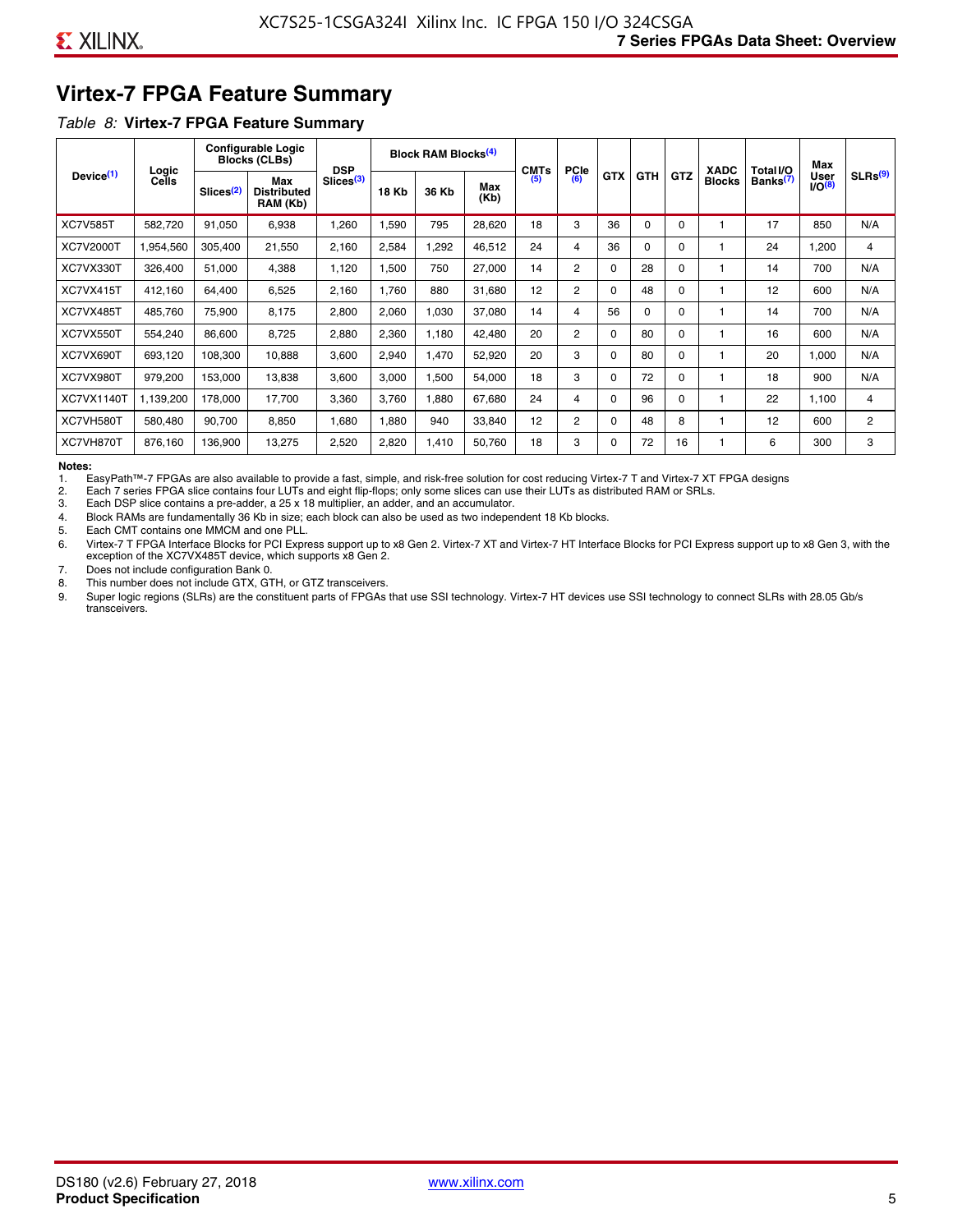#### *Table 9:* **Virtex-7 FPGA Device-Package Combinations and Maximum I/Os**

| Package <sup>(1)</sup> |            |            | <b>FFG1157</b>    |                   |            |            | FFG1761 <sup>(2)</sup> |                   |            |             | FHG1761 <sup>(2)</sup> |                   |            | <b>FLG1925</b>    |                   |
|------------------------|------------|------------|-------------------|-------------------|------------|------------|------------------------|-------------------|------------|-------------|------------------------|-------------------|------------|-------------------|-------------------|
| Size (mm)              |            |            | 35 x 35           |                   |            |            | 42.5 x 42.5            |                   |            |             | 45 x 45                |                   |            | 45 x 45           |                   |
| <b>Ball Pitch</b>      |            |            | 1.0               |                   |            |            | 1.0                    |                   |            |             | 1.0                    |                   |            | 1.0               |                   |
| <b>Device</b>          | <b>GTX</b> | <b>GTH</b> |                   | <b>VO</b>         | <b>GTX</b> | <b>GTH</b> |                        | I/O               | <b>GTX</b> | <b>GTH</b>  | VO.                    |                   | <b>GTX</b> |                   | VO.               |
|                        |            |            | HR <sup>(3)</sup> | HP <sup>(4)</sup> |            |            | HR <sup>(3)</sup>      | HP <sup>(4)</sup> |            |             | HR <sup>(3)</sup>      | HP <sup>(4)</sup> |            | HR <sup>(3)</sup> | HP <sup>(4)</sup> |
| <b>XC7V585T</b>        | 20         | 0          | 0                 | 600               | 36         | 0          | 100                    | 750               |            |             |                        |                   |            |                   |                   |
| XC7V2000T              |            |            |                   |                   |            |            |                        |                   | 36         | $\mathbf 0$ | 0                      | 850               | 16         | 0                 | 1,200             |
| XC7VX330T              | $\Omega$   | 20         | $\Omega$          | 600               | $\Omega$   | 28         | 50                     | 650               |            |             |                        |                   |            |                   |                   |
| XC7VX415T              | $\Omega$   | 20         | $\Omega$          | 600               |            |            |                        |                   |            |             |                        |                   |            |                   |                   |
| XC7VX485T              | 20         | 0          | 0                 | 600               | 28         | 0          | 0                      | 700               |            |             |                        |                   |            |                   |                   |
| XC7VX550T              |            |            |                   |                   |            |            |                        |                   |            |             |                        |                   |            |                   |                   |
| XC7VX690T              | $\Omega$   | 20         | $\Omega$          | 600               | $\Omega$   | 36         | $\Omega$               | 850               |            |             |                        |                   |            |                   |                   |
| XC7VX980T              |            |            |                   |                   |            |            |                        |                   |            |             |                        |                   |            |                   |                   |
| XC7VX1140T             |            |            |                   |                   |            |            |                        |                   |            |             |                        |                   |            |                   |                   |

#### **Notes:**

1. All packages listed are Pb-free (FFG, FHG, FLG with exemption 15). Some packages are available in Pb option.

2. Devices in FFG1761 and FHG1761 are footprint compatible.<br>3. HR = High-range I/O with support for I/O voltage from 1.2V to

HR = High-range I/O with support for I/O voltage from 1.2V to 3.3V.

4. HP = High-performance I/O with support for I/O voltage from 1.2V to 1.8V.

#### *Table 10:* **Virtex-7 FPGA Device-Package Combinations and Maximum I/Os - Continued**

| Package <sup>(1)</sup> |          | <b>FFG1158</b> |                  |            | FFG1926 <sup>(2)</sup> |                  |            | FLG1926 <sup>(2)</sup> |                  |    | <b>FFG1927</b> |                  |            | FFG1928 <sup>(3)</sup> |                  |            | FLG1928 <sup>(3)</sup> |                  |            | FFG1930 <sup>(4)</sup> |           |            | $FLG1930^{(4)}$ |                  |
|------------------------|----------|----------------|------------------|------------|------------------------|------------------|------------|------------------------|------------------|----|----------------|------------------|------------|------------------------|------------------|------------|------------------------|------------------|------------|------------------------|-----------|------------|-----------------|------------------|
| Size (mm)              |          | 35 x 35        |                  |            | 45 x 45                |                  |            | 45 x 45                |                  |    | 45 x 45        |                  |            | 45 x 45                |                  |            | 45 x 45                |                  |            | 45 x 45                |           |            | 45 x 45         |                  |
| <b>Ball Pitch</b>      |          | 1.0            |                  |            | 1.0                    |                  |            | 1.0                    |                  |    | 1.0            |                  |            | 1.0                    |                  |            | 1.0                    |                  |            | 1.0                    |           |            | 1.0             |                  |
|                        |          |                | <b>VO</b>        |            |                        | <b>VO</b>        |            |                        | VO.              |    |                | <b>VO</b>        |            |                        | <b>VO</b>        |            |                        | <b>VO</b>        |            |                        | <b>VO</b> |            |                 | VO.              |
| <b>Device</b>          |          | <b>GTX GTH</b> | <b>HP</b><br>(5) | <b>GTX</b> | <b>GTH</b>             | <b>HP</b><br>(5) | <b>GTX</b> | <b>GTH</b>             | <b>HP</b><br>(5) |    | <b>GTX GTH</b> | <b>HP</b><br>(5) | <b>GTX</b> | <b>GTH</b>             | <b>HP</b><br>(5) | <b>GTX</b> | <b>GTH</b>             | <b>HP</b><br>(5) | <b>GTX</b> | GTH                    | HP<br>(5) | <b>GTX</b> | GTH             | <b>HP</b><br>(5) |
| <b>XC7V585T</b>        |          |                |                  |            |                        |                  |            |                        |                  |    |                |                  |            |                        |                  |            |                        |                  |            |                        |           |            |                 |                  |
| XC7V2000T              |          |                |                  |            |                        |                  |            |                        |                  |    |                |                  |            |                        |                  |            |                        |                  |            |                        |           |            |                 |                  |
| XC7VX330T              |          |                |                  |            |                        |                  |            |                        |                  |    |                |                  |            |                        |                  |            |                        |                  |            |                        |           |            |                 |                  |
| XC7VX415T              | $\Omega$ | 48             | 350              |            |                        |                  |            |                        |                  | 0  | 48             | 600              |            |                        |                  |            |                        |                  |            |                        |           |            |                 |                  |
| XC7VX485T              | 48       | 0              | 350              |            |                        |                  |            |                        |                  | 56 | 0              | 600              |            |                        |                  |            |                        |                  | 24         | 0                      | 700       |            |                 |                  |
| XC7VX550T              | 0        | 48             | 350              |            |                        |                  |            |                        |                  | 0  | 80             | 600              |            |                        |                  |            |                        |                  |            |                        |           |            |                 |                  |
| XC7VX690T              | $\Omega$ | 48             | 350              | $\Omega$   | 64                     | 720              |            |                        |                  | 0  | 80             | 600              |            |                        |                  |            |                        |                  | 0          | 24                     | 1,000     |            |                 |                  |
| XC7VX980T              |          |                |                  | $\Omega$   | 64                     | 720              |            |                        |                  |    |                |                  | $\Omega$   | 72                     | 480              |            |                        |                  | 0          | 24                     | 900       |            |                 |                  |
| XC7VX1140T             |          |                |                  |            |                        |                  | $\Omega$   | 64                     | 720              |    |                |                  |            |                        |                  | $\Omega$   | 96                     | 480              |            |                        |           | 0          | 24              | 1,100            |

**Notes:** 

1. All packages listed are Pb-free (FFG, FLG with exemption 15). Some packages are available in Pb option.<br>2. Devices in FFG1926 and FLG1926 are footprint compatible.

2. Devices in FFG1926 and FLG1926 are footprint compatible.

3. Devices in FFG1928 and FLG1928 are footprint compatible.

4. Devices in FFG1930 and FLG1930 are footprint compatible.<br>5. HP = High-performance I/O with support for I/O voltage from HP = High-performance I/O with support for I/O voltage from 1.2V to 1.8V.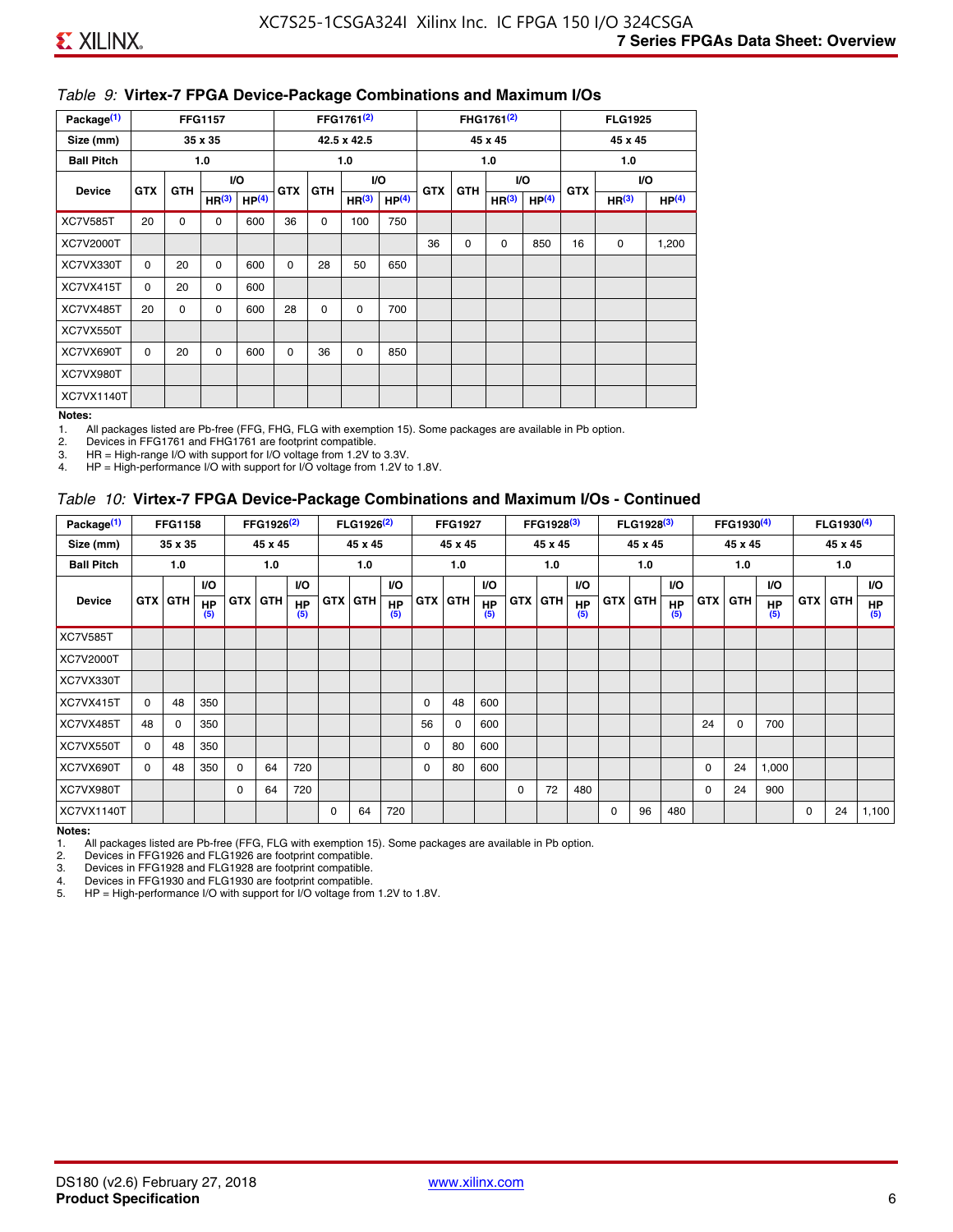#### *Table 11:* **Virtex-7 HT FPGA Device-Package Combinations and Maximum I/Os**

| Package <sup>(1)</sup> |            | <b>FLG1155</b> |       |            | <b>FLG1931</b> |                   |            | <b>FLG1932</b> |                   |
|------------------------|------------|----------------|-------|------------|----------------|-------------------|------------|----------------|-------------------|
| Size (mm)              |            | 35 x 35        |       |            | 45 x 45        |                   |            | 45 x 45        |                   |
| <b>Ball Pitch</b>      |            | 1.0            |       |            | 1.0            |                   |            | 1.0            |                   |
|                        |            |                | VO.   | <b>VO</b>  |                |                   |            |                | VO.               |
| <b>Device</b>          | <b>GTH</b> | <b>GTZ</b>     | HP(2) | <b>GTH</b> | <b>GTZ</b>     | HP <sup>(2)</sup> | <b>GTH</b> | <b>GTZ</b>     | HP <sup>(2)</sup> |
| XC7VH580T              | 24         | 8              | 400   | 48         | 8              | 600               |            |                |                   |
| XC7VH870T              |            |                |       |            |                |                   | 72         | 16             | 300               |

#### **Notes:**

1. All packages listed are Pb-free with exemption 15. Some packages are available in Pb option.

2. HP = High-performance I/O with support for I/O voltage from 1.2V to 1.8V.

### **Stacked Silicon Interconnect (SSI) Technology**

There are many challenges associated with creating high capacity FPGAs that Xilinx addresses with the SSI technology. SSI technology enables multiple super logic regions (SLRs) to be combined on a passive interposer layer, using proven manufacturing and assembly techniques from industry leaders, to create a single FPGA with more than ten thousand inter-SLR connections, providing ultra-high bandwidth connectivity with low latency and low power consumption. There are two types of SLRs used in Virtex-7 FPGAs: a logic intensive SLR used in the Virtex-7 T devices and a DSP/block RAM/transceiver-rich SLR used in the Virtex-7 XT and HT devices. SSI technology enables the production of higher capability FPGAs than traditional manufacturing methods, enabling the highest capacity and highest performance FPGAs ever created to reach production more quickly and with less risk than would otherwise be possible. Thousands of super long line (SLL) routing resources and ultra-high performance clock lines that cross between the SLRs ensure that designs span seamlessly across these high-density programmable logic devices.

### **CLBs, Slices, and LUTs**

Some key features of the CLB architecture include:

- Real 6-input look-up tables (LUTs)
- Memory capability within the LUT
- Register and shift register functionality

The LUTs in 7 series FPGAs can be configured as either one 6-input LUT (64-bit ROMs) with one output, or as two 5-input LUTs (32-bit ROMs) with separate outputs but common addresses or logic inputs. Each LUT output can optionally be registered in a flip-flop. Four such LUTs and their eight flip-flops as well as multiplexers and arithmetic carry logic form a slice, and two slices form a configurable logic block (CLB). Four of the eight flip-flops per slice (one per LUT) can optionally be configured as latches.

Between 25–50% of all slices can also use their LUTs as distributed 64-bit RAM or as 32-bit shift registers (SRL32) or as two SRL16s. Modern synthesis tools take advantage of these highly efficient logic, arithmetic, and memory features.

### **Clock Management**

Some of the key highlights of the clock management architecture include:

- High-speed buffers and routing for low-skew clock distribution
- Frequency synthesis and phase shifting
- Low-jitter clock generation and jitter filtering

Each 7 series FPGA has up to 24 clock management tiles (CMTs), each consisting of one mixed-mode clock manager (MMCM) and one phase-locked loop (PLL).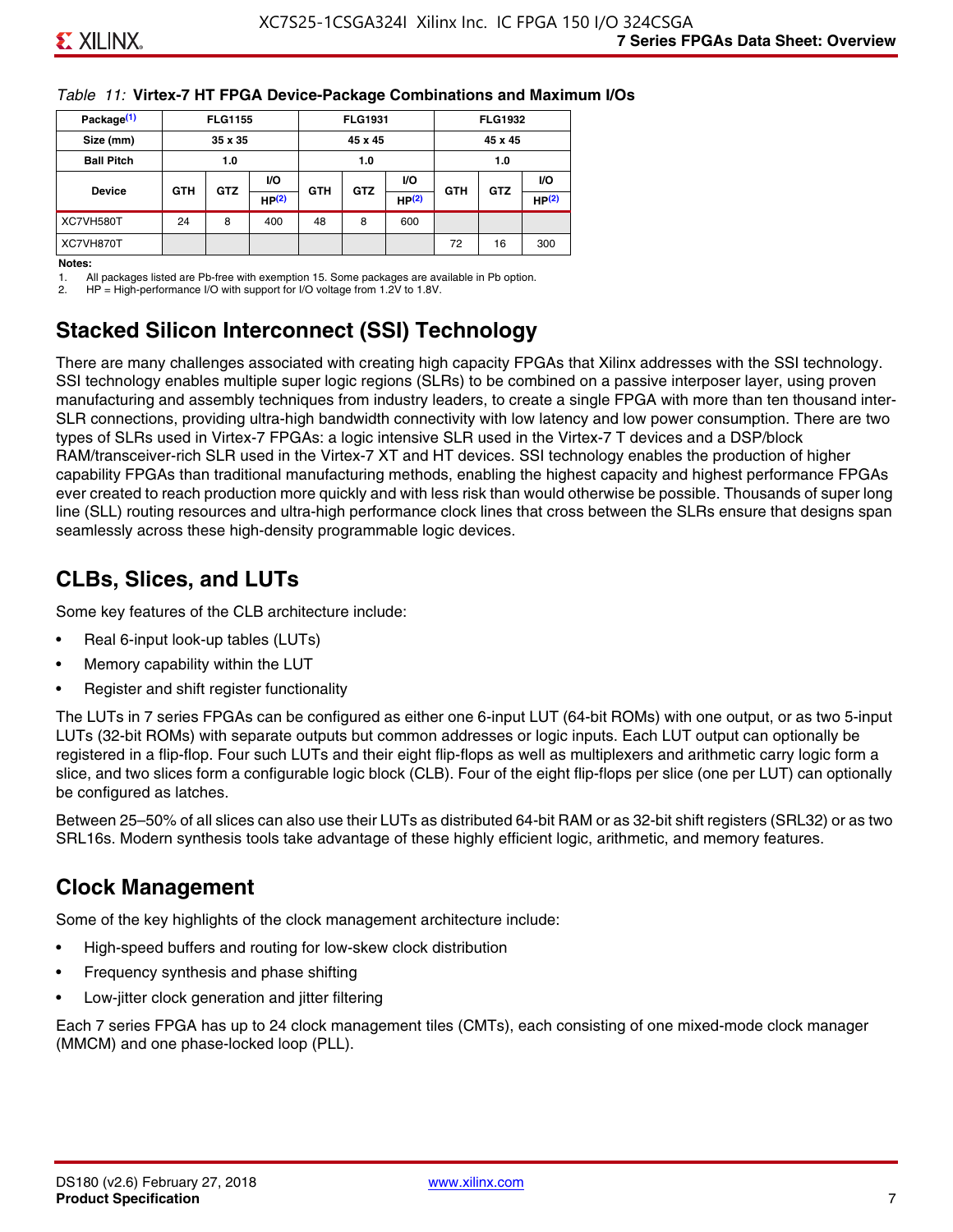### **Mixed-Mode Clock Manager and Phase-Locked Loop**

The MMCM and PLL share many characteristics. Both can serve as a frequency synthesizer for a wide range of frequencies and as a jitter filter for incoming clocks. At the center of both components is a voltage-controlled oscillator (VCO), which speeds up and slows down depending on the input voltage it receives from the phase frequency detector (PFD).

There are three sets of programmable frequency dividers: D, M, and O. The pre-divider D (programmable by configuration and afterwards via DRP) reduces the input frequency and feeds one input of the traditional PLL phase/frequency comparator. The feedback divider M (programmable by configuration and afterwards via DRP) acts as a multiplier because it divides the VCO output frequency before feeding the other input of the phase comparator. D and M must be chosen appropriately to keep the VCO within its specified frequency range. The VCO has eight equally-spaced output phases  $(0^\circ, 45^\circ, 90^\circ, 135^\circ, 180^\circ, 225^\circ, 270^\circ,$  and  $315^\circ$ ). Each can be selected to drive one of the output dividers (six for the PLL, O0 to O5, and seven for the MMCM, O0 to O6), each programmable by configuration to divide by any integer from 1 to 128.

The MMCM and PLL have three input-jitter filter options: low bandwidth, high bandwidth, or optimized mode. Low-bandwidth mode has the best jitter attenuation but not the smallest phase offset. High-bandwidth mode has the best phase offset, but not the best jitter attenuation. Optimized mode allows the tools to find the best setting.

### **MMCM Additional Programmable Features**

The MMCM can have a fractional counter in either the feedback path (acting as a multiplier) or in one output path. Fractional counters allow non-integer increments of  $1/8$  and can thus increase frequency synthesis capabilities by a factor of 8.

The MMCM can also provide fixed or dynamic phase shift in small increments that depend on the VCO frequency. At 1600 MHz, the phase-shift timing increment is 11.2 ps.

### **Clock Distribution**

Each 7 series FPGA provides six different types of clock lines (BUFG, BUFR, BUFIO, BUFH, BUFMR, and the highperformance clock) to address the different clocking requirements of high fanout, short propagation delay, and extremely low skew.

#### **Global Clock Lines**

In each 7 series FPGA (except XC7S6 and XC7S15), 32 global clock lines have the highest fanout and can reach every flipflop clock, clock enable, and set/reset, as well as many logic inputs. There are 12 global clock lines within any clock region driven by the horizontal clock buffers (BUFH). Each BUFH can be independently enabled/disabled, allowing for clocks to be turned off within a region, thereby offering fine-grain control over which clock regions consume power. Global clock lines can be driven by global clock buffers, which can also perform glitchless clock multiplexing and clock enable functions. Global clocks are often driven from the CMT, which can completely eliminate the basic clock distribution delay.

#### **Regional Clocks**

Regional clocks can drive all clock destinations in their region. A region is defined as an area that is 50 I/O and 50 CLB high and half the chip wide. 7 series FPGAs have between two and twenty-four regions. There are four regional clock tracks in every region. Each regional clock buffer can be driven from any of four clock-capable input pins, and its frequency can optionally be divided by any integer from 1 to 8.

#### **I/O Clocks**

I/O clocks are especially fast and serve only I/O logic and serializer/deserializer (SerDes) circuits, as described in the I/O Logic section. The 7 series devices have a direct connection from the MMCM to the I/O for low-jitter, high-performance interfaces.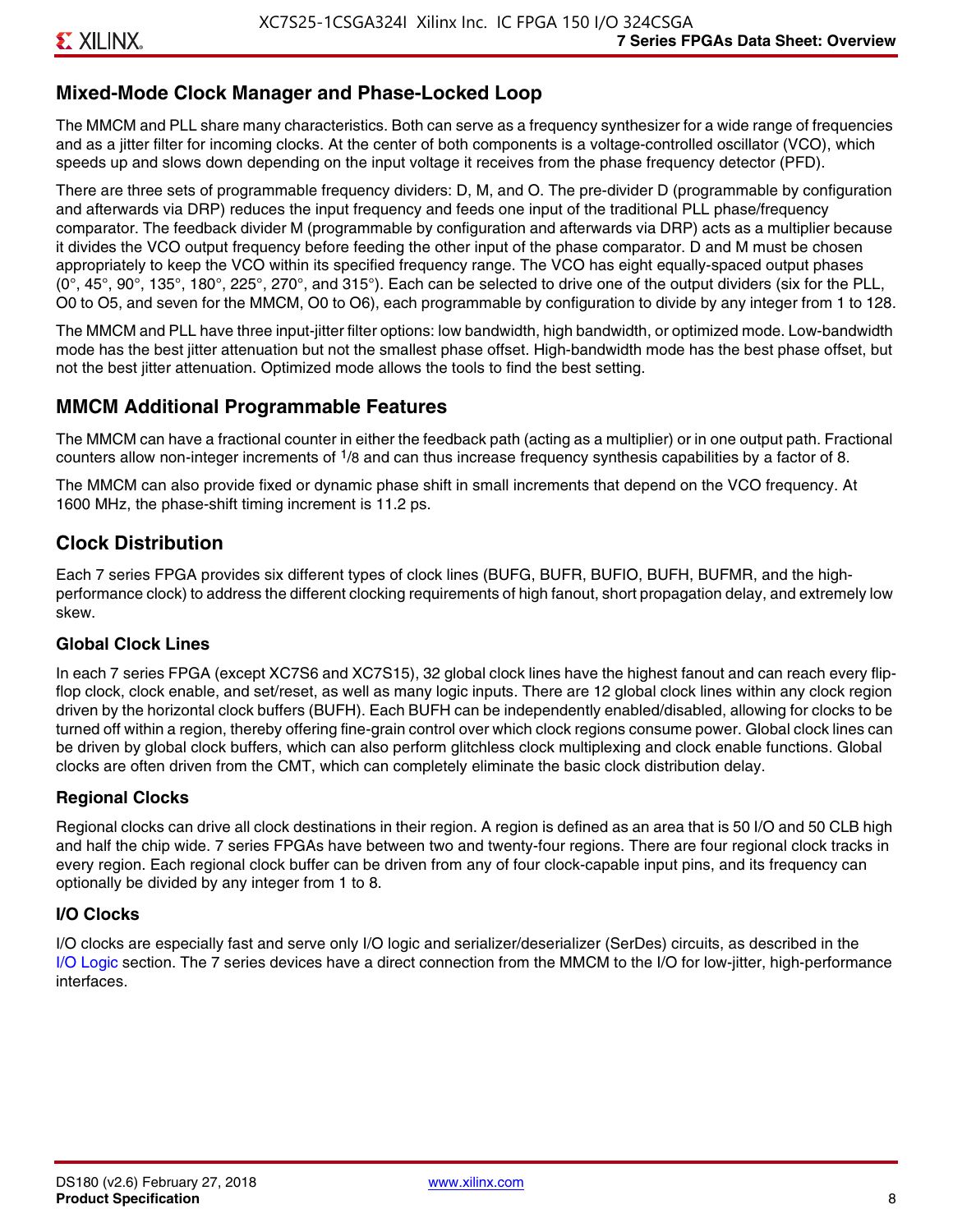### **Block RAM**

Some of the key features of the block RAM include:

- Dual-port 36 Kb block RAM with port widths of up to 72
- Programmable FIFO logic
- Built-in optional error correction circuitry

Every 7 series FPGA has between 5 and 1,880 dual-port block RAMs, each storing 36 Kb. Each block RAM has two completely independent ports that share nothing but the stored data.

### **Synchronous Operation**

Each memory access, read or write, is controlled by the clock. All inputs, data, address, clock enables, and write enables are registered. Nothing happens without a clock. The input address is always clocked, retaining data until the next operation. An optional output data pipeline register allows higher clock rates at the cost of an extra cycle of latency.

During a write operation, the data output can reflect either the previously stored data, the newly written data, or can remain unchanged.

#### **Programmable Data Width**

Each port can be configured as 32K  $\times$  1, 16K  $\times$  2, 8K  $\times$  4, 4K  $\times$  9 (or 8), 2K  $\times$  18 (or 16), 1K  $\times$  36 (or 32), or 512  $\times$  72 (or 64). The two ports can have different aspect ratios without any constraints.

Each block RAM can be divided into two completely independent 18 Kb block RAMs that can each be configured to any aspect ratio from 16K  $\times$  1 to 512  $\times$  36. Everything described previously for the full 36 Kb block RAM also applies to each of the smaller 18 Kb block RAMs.

Only in simple dual-port (SDP) mode can data widths of greater than 18 bits (18 Kb RAM) or 36 bits (36 Kb RAM) be accessed. In this mode, one port is dedicated to read operation, the other to write operation. In SDP mode, one side (read or write) can be variable, while the other is fixed to 32/36 or 64/72.

Both sides of the dual-port 36 Kb RAM can be of variable width.

Two adjacent 36 Kb block RAMs can be configured as one cascaded 64K × 1 dual-port RAM without any additional logic.

#### **Error Detection and Correction**

Each 64-bit-wide block RAM can generate, store, and utilize eight additional Hamming code bits and perform single-bit error correction and double-bit error detection (ECC) during the read process. The ECC logic can also be used when writing to or reading from external 64- to 72-bit-wide memories.

### **FIFO Controller**

The built-in FIFO controller for single-clock (synchronous) or dual-clock (asynchronous or multirate) operation increments the internal addresses and provides four handshaking flags: full, empty, almost full, and almost empty. The almost full and almost empty flags are freely programmable. Similar to the block RAM, the FIFO width and depth are programmable, but the write and read ports always have identical width.

First word fall-through mode presents the first-written word on the data output even before the first read operation. After the first word has been read, there is no difference between this mode and the standard mode.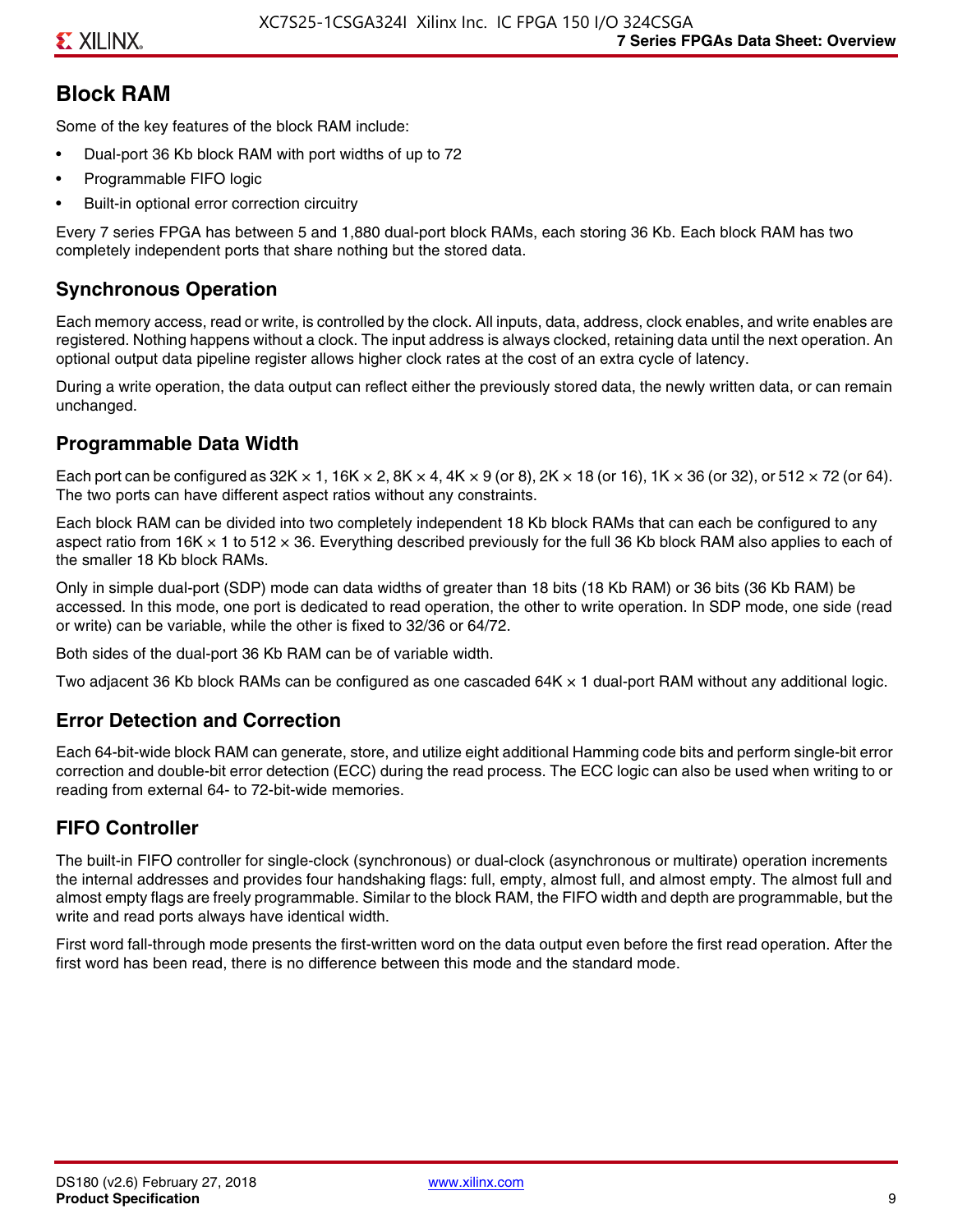### **Digital Signal Processing — DSP Slice**

Some highlights of the DSP functionality include:

- $25 \times 18$  two's complement multiplier/accumulator high-resolution (48 bit) signal processor
- Power saving pre-adder to optimize symmetrical filter applications
- Advanced features: optional pipelining, optional ALU, and dedicated buses for cascading

DSP applications use many binary multipliers and accumulators, best implemented in dedicated DSP slices. All 7 series FPGAs have many dedicated, full custom, low-power DSP slices, combining high speed with small size while retaining system design flexibility.

Each DSP slice fundamentally consists of a dedicated 25 × 18 bit two's complement multiplier and a 48-bit accumulator, both capable of operating up to 741 MHz. The multiplier can be dynamically bypassed, and two 48-bit inputs can feed a single-instruction-multiple-data (SIMD) arithmetic unit (dual 24-bit add/subtract/accumulate or quad 12-bit add/subtract/accumulate), or a logic unit that can generate any one of ten different logic functions of the two operands.

The DSP includes an additional pre-adder, typically used in symmetrical filters. This pre-adder improves performance in densely packed designs and reduces the DSP slice count by up to 50%. The DSP also includes a 48-bit-wide Pattern Detector that can be used for convergent or symmetric rounding. The pattern detector is also capable of implementing 96-bit-wide logic functions when used in conjunction with the logic unit.

The DSP slice provides extensive pipelining and extension capabilities that enhance the speed and efficiency of many applications beyond digital signal processing, such as wide dynamic bus shifters, memory address generators, wide bus multiplexers, and memory-mapped I/O register files. The accumulator can also be used as a synchronous up/down counter.

### **Input/Output**

Some highlights of the input/output functionality include:

- High-performance SelectIO technology with support for 1,866 Mb/s DDR3
- High-frequency decoupling capacitors within the package for enhanced signal integrity
- Digitally Controlled Impedance that can be 3-stated for lowest power, high-speed I/O operation

The number of I/O pins varies depending on device and package size. Each I/O is configurable and can comply with a large number of I/O standards. With the exception of the supply pins and a few dedicated configuration pins, all other package pins have the same I/O capabilities, constrained only by certain banking rules. The I/O in 7 series FPGAs are classed as high range (HR) or high performance (HP). The HR I/Os offer the widest range of voltage support, from 1.2V to 3.3V. The HP I/Os are optimized for highest performance operation, from 1.2V to 1.8V.

HR and HP I/O pins in 7 series FPGAs are organized in banks, with 50 pins per bank. Each bank has one common V<sub>CCO</sub> output supply, which also powers certain input buffers. Some single-ended input buffers require an internally generated or an externally applied reference voltage ( $V_{RFF}$ ). There are two  $V_{RFF}$  pins per bank (except configuration bank 0). A single bank can have only one  $V_{\text{RFF}}$  voltage value.

Xilinx 7 series FPGAs use a variety of package types to suit the needs of the user, including small form factor wire-bond packages for lowest cost; conventional, high performance flip-chip packages; and bare-die flip-chip packages that balance smaller form factor with high performance. In the flip-chip packages, the silicon device is attached to the package substrate using a high-performance flip-chip process. Controlled ESR discrete decoupling capacitors are mounted on the package substrate to optimize signal integrity under simultaneous switching of outputs (SSO) conditions.

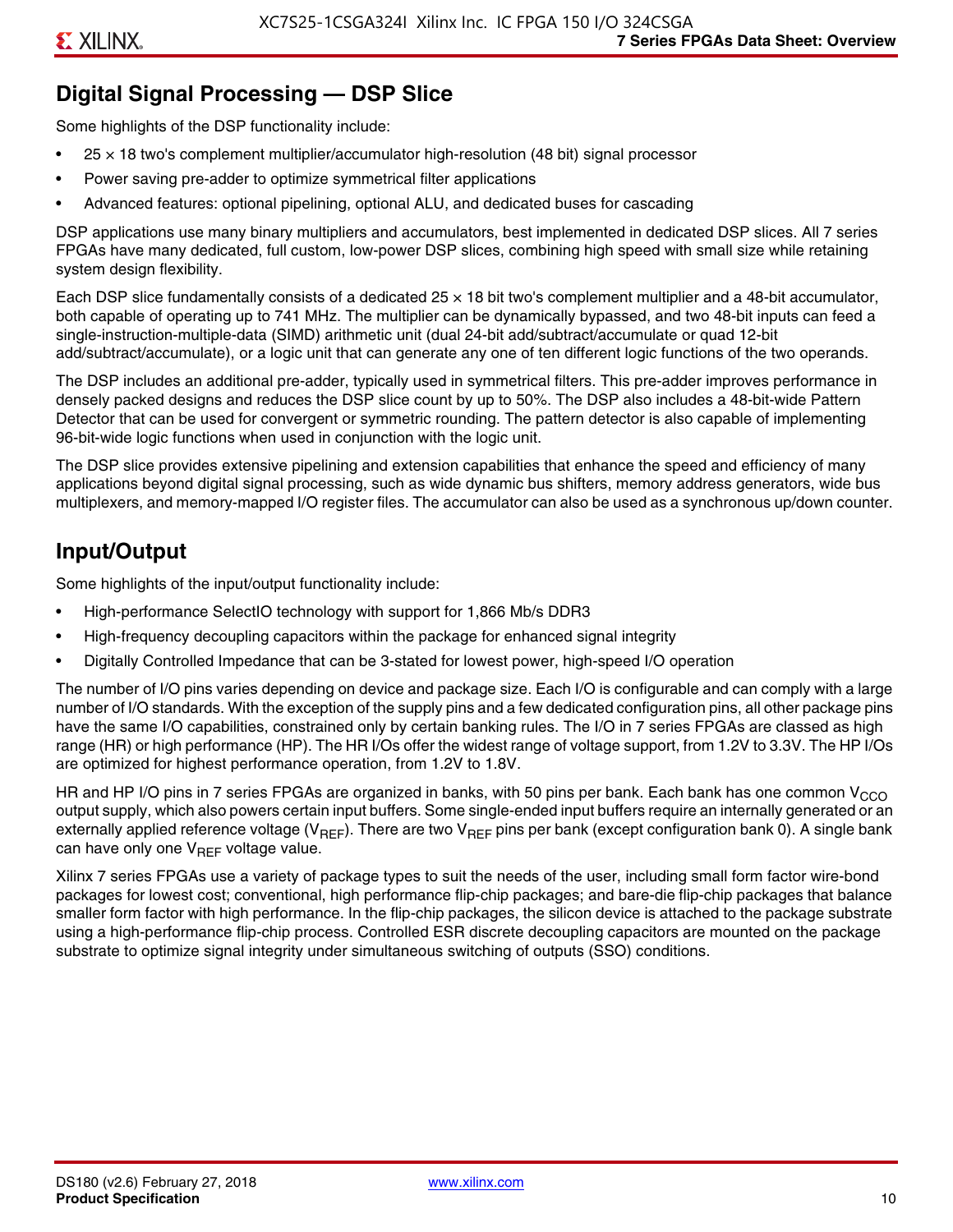### **I/O Electrical Characteristics**

Single-ended outputs use a conventional CMOS push/pull output structure driving High towards  $V_{CCO}$  or Low towards ground, and can be put into a high-Z state. The system designer can specify the slew rate and the output strength. The input is always active but is usually ignored while the output is active. Each pin can optionally have a weak pull-up or a weak pulldown resistor.

Most signal pin pairs can be configured as differential input pairs or output pairs. Differential input pin pairs can optionally be terminated with a 100Ω internal resistor. All 7 series devices support differential standards beyond LVDS: RSDS, BLVDS, differential SSTL, and differential HSTL.

Each of the I/Os supports memory I/O standards, such as single-ended and differential HSTL as well as single-ended SSTL and differential SSTL. The SSTL I/O standard can support data rates of up to 1,866 Mb/s for DDR3 interfacing applications.

#### **3-State Digitally Controlled Impedance and Low Power I/O Features**

The 3-state Digitally Controlled Impedance (T\_DCI) can control the output drive impedance (series termination) or can provide parallel termination of an input signal to V<sub>CCO</sub> or split (Thevenin) termination to V<sub>CCO</sub>/2. This allows users to eliminate off-chip termination for signals using T\_DCI. In addition to board space savings, the termination automatically turns off when in output mode or when 3-stated, saving considerable power compared to off-chip termination. The I/Os also have low power modes for IBUF and IDELAY to provide further power savings, especially when used to implement memory interfaces.

#### **I/O Logic**

#### **Input and Output Delay**

All inputs and outputs can be configured as either combinatorial or registered. Double data rate (DDR) is supported by all inputs and outputs. Any input and some outputs can be individually delayed by up to 32 increments of 78 ps, 52 ps, or 39 ps each. Such delays are implemented as IDELAY and ODELAY. The number of delay steps can be set by configuration and can also be incremented or decremented while in use.

#### **ISERDES and OSERDES**

Many applications combine high-speed, bit-serial I/O with slower parallel operation inside the device. This requires a serializer and deserializer (SerDes) inside the I/O structure. Each I/O pin possesses an 8-bit IOSERDES (ISERDES and OSERDES) capable of performing serial-to-parallel or parallel-to-serial conversions with programmable widths of 2, 3, 4, 5, 6, 7, or 8 bits. By cascading two IOSERDES from two adjacent pins (default from differential I/O), wider width conversions of 10 and 14 bits can also be supported. The ISERDES has a special oversampling mode capable of asynchronous data recovery for applications like a 1.25 Gb/s LVDS I/O-based SGMII interface.

### **Low-Power Gigabit Transceivers**

Some highlights of the Low-Power Gigabit Transceivers include:

- High-performance transceivers capable of up to 6.6 Gb/s (GTP), 12.5 Gb/s (GTX), 13.1 Gb/s (GTH), or 28.05 Gb/s (GTZ) line rates depending on the family, enabling the first single device for 400G implementations.
- Low-power mode optimized for chip-to-chip interfaces.
- Advanced Transmit pre and post emphasis, receiver linear equalization (CTLE), and decision feedback equalization (DFE) for long reach or backplane applications. Auto-adaption at receiver equalization and on-chip Eye Scan for easy serial link tuning.

Ultra-fast serial data transmission to optical modules, between ICs on the same PCB, over the backplane, or over longer distances is becoming increasingly popular and important to enable customer line cards to scale to 100 Gb/s and onwards to 400 Gb/s. It requires specialized dedicated on-chip circuitry and differential I/O capable of coping with the signal integrity issues at these high data rates.

The transceiver count in the 7 series FPGAs ranges from up to 16 transceiver circuits in the Artix-7 family, up to 32 transceiver circuits in the Kintex-7 family, and up to 96 transceiver circuits in the Virtex-7 family. Each serial transceiver is a combined transmitter and receiver. The various 7 series serial transceivers use either a combination of ring oscillators and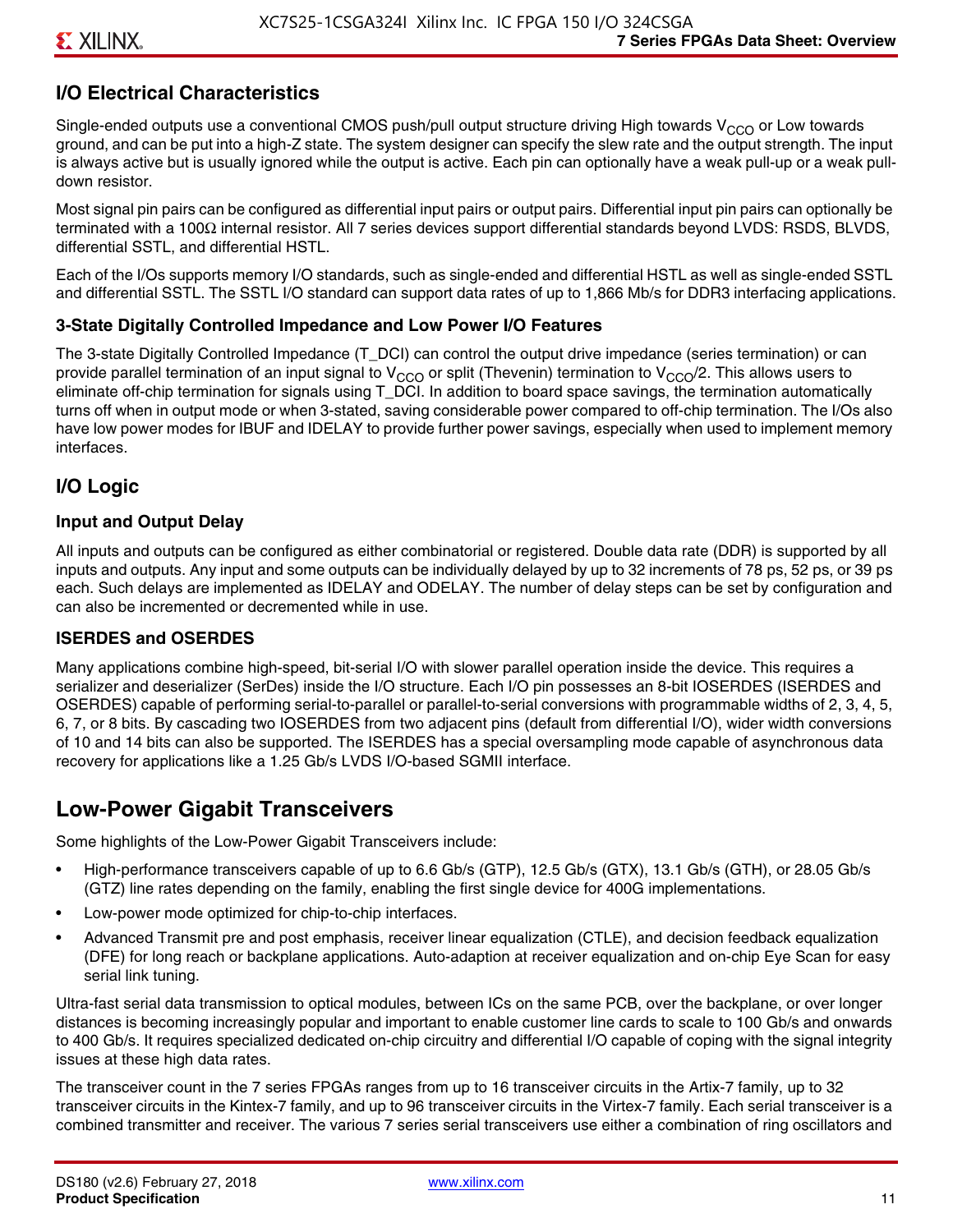LC tank or, in the case of the GTZ, a single LC tank architecture to allow the ideal blend of flexibility and performance while enabling IP portability across the family members. The different 7 series family members offer different top-end data rates. The GTP operates up to 6.6 Gb/s, the GTX operates up to 12.5 Gb/s, the GTH operates up to 13.1 Gb/s, and the GTZ operates up to 28.05 Gb/s. Lower data rates can be achieved using FPGA logic-based oversampling. The serial transmitter and receiver are independent circuits that use an advanced PLL architecture to multiply the reference frequency input by certain programmable numbers up to 100 to become the bit-serial data clock. Each transceiver has a large number of userdefinable features and parameters. All of these can be defined during device configuration, and many can also be modified during operation.

#### **Transmitter**

The transmitter is fundamentally a parallel-to-serial converter with a conversion ratio of 16, 20, 32, 40, 64, or 80. Additionally, the GTZ transmitter supports up to 160 bit data widths. This allows the designer to trade-off datapath width for timing margin in high-performance designs. These transmitter outputs drive the PC board with a single-channel differential output signal. TXOUTCLK is the appropriately divided serial data clock and can be used directly to register the parallel data coming from the internal logic. The incoming parallel data is fed through an optional FIFO and has additional hardware support for the 8B/10B, 64B/66B, or 64B/67B encoding schemes to provide a sufficient number of transitions. The bit-serial output signal drives two package pins with differential signals. This output signal pair has programmable signal swing as well as programmable pre- and post-emphasis to compensate for PC board losses and other interconnect characteristics. For shorter channels, the swing can be reduced to reduce power consumption.

#### **Receiver**

The receiver is fundamentally a serial-to-parallel converter, changing the incoming bit-serial differential signal into a parallel stream of words, each 16, 20, 32, 40, 64, or 80 bits. Additionally, the GTZ receiver supports up to 160 bit data widths. This allows the FPGA designer to trade-off internal datapath width versus logic timing margin. The receiver takes the incoming differential data stream, feeds it through programmable linear and decision feedback equalizers (to compensate for PC board and other interconnect characteristics), and uses the reference clock input to initiate clock recognition. There is no need for a separate clock line. The data pattern uses non-return-to-zero (NRZ) encoding and optionally guarantees sufficient data transitions by using the selected encoding scheme. Parallel data is then transferred into the FPGA logic using the RXUSRCLK clock. For short channels, the transceivers offers a special low power mode (LPM) to reduce power consumption by approximately 30%.

### **Out-of-Band Signaling**

The transceivers provide out-of-band (OOB) signaling, often used to send low-speed signals from the transmitter to the receiver while high-speed serial data transmission is not active. This is typically done when the link is in a powered-down state or has not yet been initialized. This benefits PCI Express and SATA/SAS applications.

### **Integrated Interface Blocks for PCI Express Designs**

Highlights of the integrated blocks for PCI Express include:

- Compliant to the PCI Express Base Specification 2.1 or 3.0 (depending of family) with Endpoint and Root Port capability
- Supports Gen1 (2.5 Gb/s), Gen2 (5 Gb/s), and Gen3 (8 Gb/s) depending on device family
- Advanced configuration options, Advanced Error Reporting (AER), and End-to-End CRC (ECRC) Advanced Error Reporting and ECRC features
- Multiple-function and single root I/O virtualization (SR-IOV) support enabled through soft-logic wrappers or embedded in the integrated block depending on family

All Artix-7, Kintex-7, and Virtex-7 devices include at least one integrated block for PCI Express technology that can be configured as an Endpoint or Root Port, compliant to the PCI Express Base Specification Revision 2.1 or 3.0. The Root Port can be used to build the basis for a compatible Root Complex, to allow custom FPGA-to-FPGA communication via the PCI Express protocol, and to attach ASSP Endpoint devices, such as Ethernet Controllers or Fibre Channel HBAs, to the FPGA.

This block is highly configurable to system design requirements and can operate 1, 2, 4, or 8 lanes at the 2.5 Gb/s, 5.0 Gb/s, and 8.0 Gb/s data rates. For high-performance applications, advanced buffering techniques of the block offer a flexible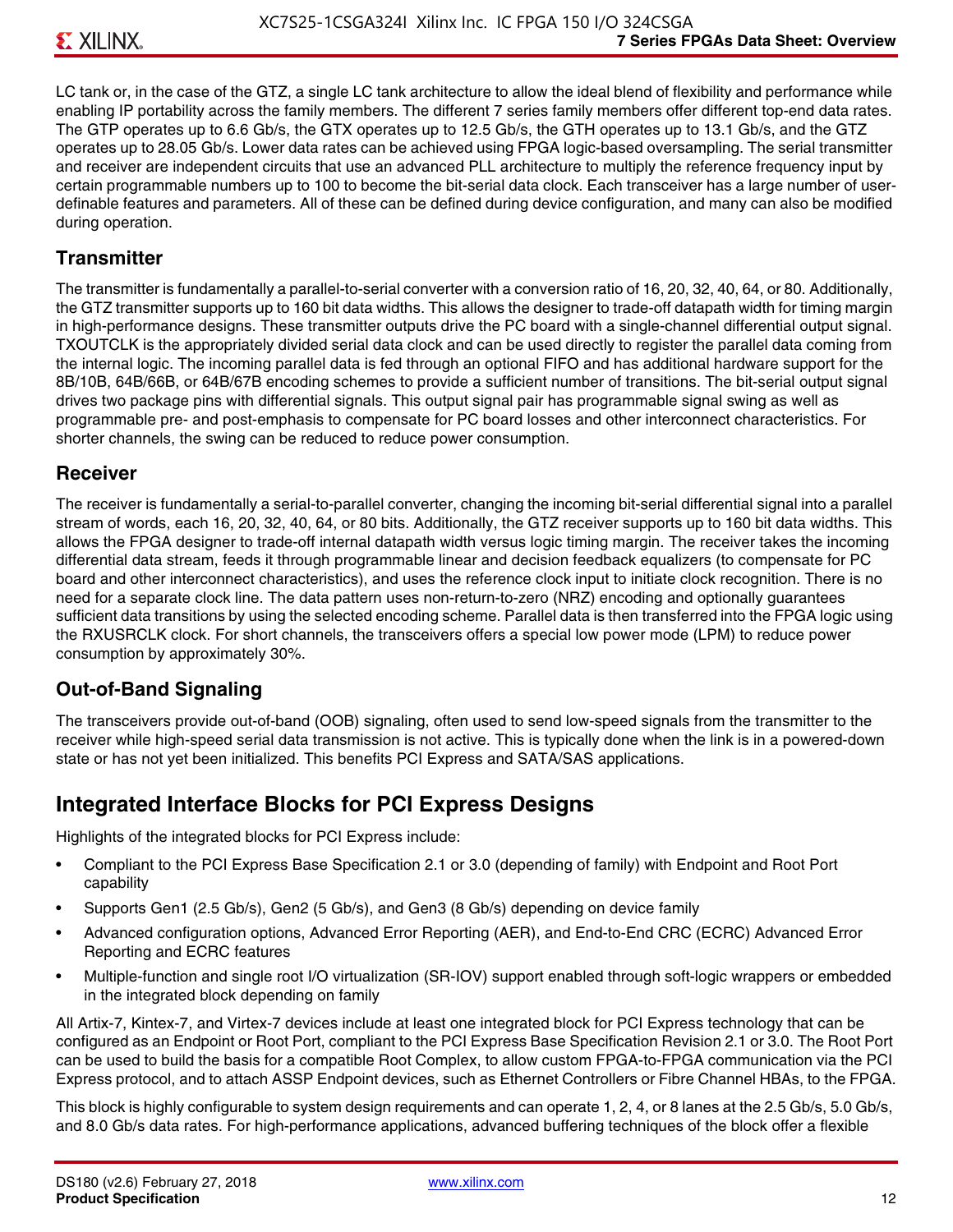maximum payload size of up to 1,024 bytes. The integrated block interfaces to the integrated high-speed transceivers for serial connectivity and to block RAMs for data buffering. Combined, these elements implement the Physical Layer, Data Link Layer, and Transaction Layer of the PCI Express protocol.

Xilinx provides a light-weight, configurable, easy-to-use LogiCORE™ IP wrapper that ties the various building blocks (the integrated block for PCI Express, the transceivers, block RAM, and clocking resources) into an Endpoint or Root Port solution. The system designer has control over many configurable parameters: lane width, maximum payload size, FPGA logic interface speeds, reference clock frequency, and base address register decoding and filtering.

Xilinx offers two wrappers for the integrated block: AXI4-Stream and AXI4 (memory mapped). Note that legacy TRN/Local Link is not available in 7 series devices for the integrated block for PCI Express. AXI4-Stream is designed for existing customers of the integrated block and enables easy migration to AXI4-Stream from TRN. AXI4 (memory mapped) is designed for Xilinx Platform Studio/EDK design flow and MicroBlaze™ processor based designs.

More information and documentation on solutions for PCI Express designs can be found at: <http://www.xilinx.com/products/technology/pci-express.html>.

### **Configuration**

There are many advanced configuration features, including:

- High-speed SPI and BPI (parallel NOR) configuration
- Built-in MultiBoot and safe-update capability
- 256-bit AES encryption with HMAC/SHA-256 authentication
- Built-in SEU detection and correction
- Partial reconfiguration

Xilinx 7 series FPGAs store their customized configuration in SRAM-type internal latches. There are up to 450 Mb configuration bits, depending on device size and user-design implementation options. The configuration storage is volatile and must be reloaded whenever the FPGA is powered up. This storage can also be reloaded at any time by pulling the PROGRAM B pin Low. Several methods and data formats for loading configuration are available, determined by the three mode pins.

The SPI interface (x1, x2, and x4 modes) and the BPI interface (parallel-NOR x8 and x16) are two common methods used for configuring the FPGA. Users can directly connect an SPI or BPI flash to the FPGA, and the FPGA's internal configuration logic reads the bitstream out of the flash and configures itself. The FPGA automatically detects the bus width on the fly, eliminating the need for any external controls or switches. Bus widths supported are x1, x2, and x4 for SPI, and x8 and x16 for BPI. The larger bus widths increase configuration speed and reduce the amount of time it takes for the FPGA to start up after power-on. Some configuration options such as BPI are not supported in all device-package combinations. Refer to [UG470,](http://www.xilinx.com/support/documentation/user_guides/ug470_7Series_Config.pdf) *7 Series FPGAs Configuration User Guide* for details.

In master mode, the FPGA can drive the configuration clock from an internally generated clock, or for higher speed configuration, the FPGA can use an external configuration clock source. This allows high-speed configuration with the ease of use characteristic of master mode. Slave modes up to 32 bits wide are also supported by the FPGA that are especially useful for processor-driven configuration.

The FPGA has the ability to reconfigure itself with a different image using SPI or BPI flash, eliminating the need for an external controller. The FPGA can reload its original design in case there are any errors in the data transmission, ensuring an operational FPGA at the end of the process. This is especially useful for updates to a design after the end product has been shipped. Customers can ship their products with an early version of the design, thus getting their products to market faster. This feature allows customers to keep their end users current with the most up-to-date designs while the product is already in the field.

The dynamic reconfiguration port (DRP) gives the system designer easy access to the configuration and status registers of the MMCM, PLL, XADC, transceivers, and integrated block for PCI Express. The DRP behaves like a set of memory-mapped registers, accessing and modifying block-specific configuration bits as well as status and control registers.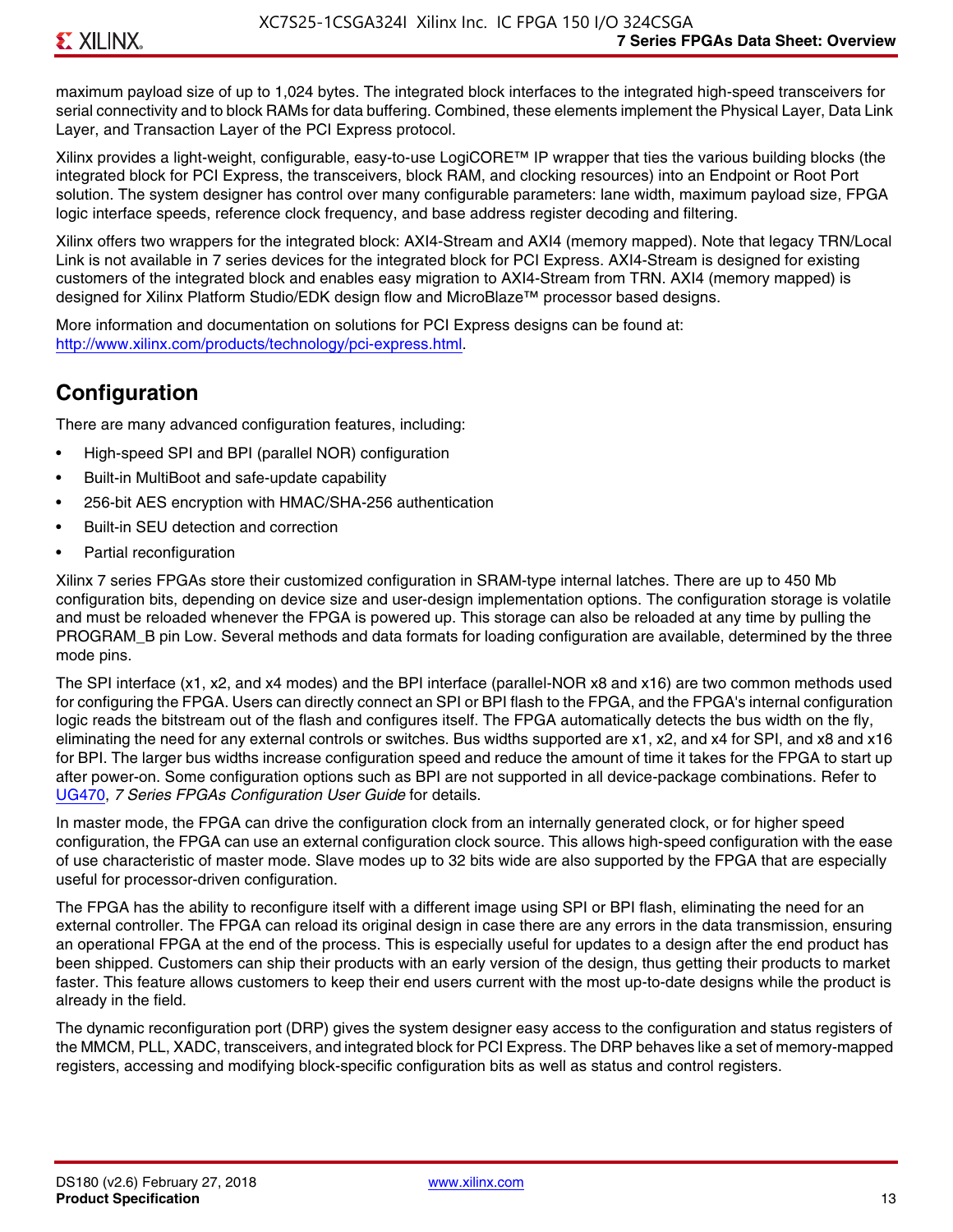### **Encryption, Readback, and Partial Reconfiguration**

In all 7 series FPGAs (except XC7S6 and XC7S15), the FPGA bitstream, which contains sensitive customer IP, can be protected with 256-bit AES encryption and HMAC/SHA-256 authentication to prevent unauthorized copying of the design. The FPGA performs decryption on the fly during configuration using an internally stored 256-bit key. This key can reside in battery-backed RAM or in nonvolatile eFUSE bits.

Most configuration data can be read back without affecting the system's operation. Typically, configuration is an all-or-nothing operation, but Xilinx 7 series FPGAs support partial reconfiguration. This is an extremely powerful and flexible feature that allows the user to change portions of the FPGA while other portions remain static. Users can time-slice these portions to fit more IP into smaller devices, saving cost and power. Where applicable in certain designs, partial reconfiguration can greatly improve the versatility of the FPGA.

### **XADC (Analog-to-Digital Converter)**

Highlights of the XADC architecture include:

- Dual 12-bit 1 MSPS analog-to-digital converters (ADCs)
- Up to 17 flexible and user-configurable analog inputs
- On-chip or external reference option
- On-chip temperature ( $\pm 4^{\circ}$ C max error) and power supply ( $\pm 1\%$  max error) sensors
- Continuous JTAG access to ADC measurements

All Xilinx 7 series FPGAs (except XC7S6 and XC7S15) integrate a new flexible analog interface called XADC. When combined with the programmable logic capability of the 7 series FPGAs, the XADC can address a broad range of data acquisition and monitoring requirements. For more information, go to: [http://www.xilinx.com/ams.](http://www.xilinx.com/ams)

The XADC contains two 12-bit 1 MSPS ADCs with separate track and hold amplifiers, an on-chip analog multiplexer (up to 17 external analog input channels supported), and on-chip thermal and supply sensors. The two ADCs can be configured to simultaneously sample two external-input analog channels. The track and hold amplifiers support a range of analog input signal types, including unipolar, bipolar, and differential. The analog inputs can support signal bandwidths of at least 500 KHz at sample rates of 1MSPS. It is possible to support higher analog bandwidths using external analog multiplexer mode with the dedicated analog input (see [UG480](http://www.xilinx.com/support/documentation/user_guides/ug480_7Series_XADC.pdf), 7 Series FPGAs and Zynq-7000 All Programmable SoC XADC Dual 12-Bit 1 MSPS Analog-to-Digital Converter User Guide)*.*

The XADC optionally uses an on-chip reference circuit  $(\pm 1\%)$ , thereby eliminating the need for any external active components for basic on-chip monitoring of temperature and power supply rails. To achieve the full 12-bit performance of the ADCs, an external 1.25V reference IC is recommended.

If the XADC is not instantiated in a design, then by default it digitizes the output of all on-chip sensors. The most recent measurement results (together with maximum and minimum readings) are stored in dedicated registers for access at any time via the JTAG interface. User-defined alarm thresholds can automatically indicate over-temperature events and unacceptable power supply variation. A user-specified limit (for example, 100°C) can be used to initiate an automatic powerdown.

### **EasyPath-7 FPGAs**

EasyPath-7 FPGAs provide a fast, simple, and risk-free solution for cost reducing Kintex-7, Virtex-7 T, and Virtex-7 XT FPGA designs. EasyPath-7 FPGAs support the same packages, speed grades, and match all Kintex-7 or Virtex-7 FPGA data sheet specifications (in function and timing). With no re-engineering or re-qualification, EasyPath-7 FPGAs deliver the lowest total product cost compared to any other FPGA cost-reduction solution.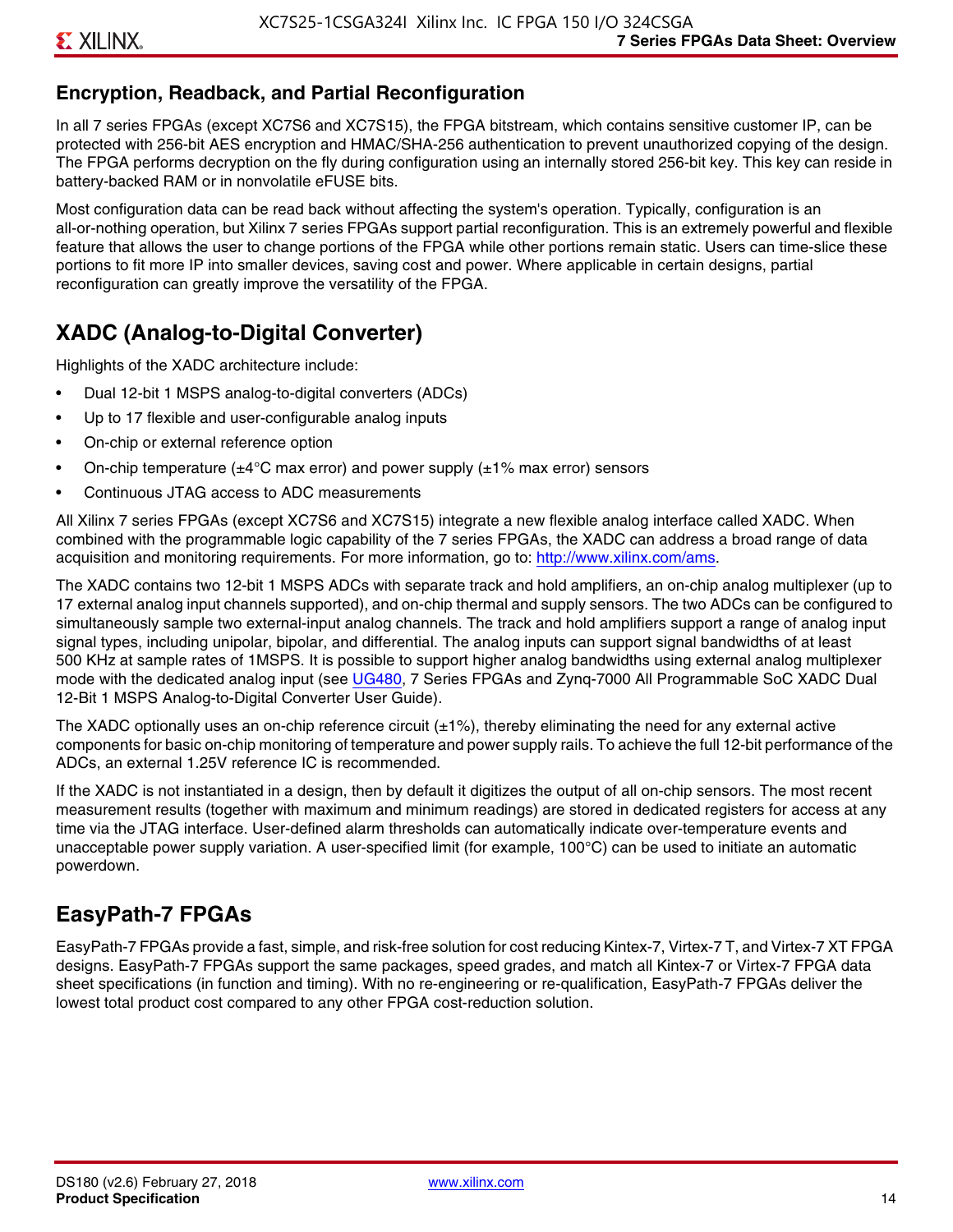### **7 Series FPGA Ordering Information**

Table 12 shows the speed and temperature grades available in the different device families. Some devices might not be available in every speed and temperature grade.

#### *Table 12:* **7 Series Speed Grade and Temperature Ranges**

| <b>Device</b> |                                    |                                                        |                                                    | Speed Grade, Temperature Range, and Operating Voltage  |                                                      |
|---------------|------------------------------------|--------------------------------------------------------|----------------------------------------------------|--------------------------------------------------------|------------------------------------------------------|
| Family        | <b>Devices</b>                     | <b>Commercial (C)</b><br>$0^\circ$ C to +85 $^\circ$ C | Extended (E)<br>$0^{\circ}$ C to +100 $^{\circ}$ C | Industrial (I)<br>$-40^{\circ}$ C to +100 $^{\circ}$ C | Expanded (Q)<br>$-40^{\circ}$ C to +125 $^{\circ}$ C |
|               |                                    | $-2C(1.0V)$                                            |                                                    | $-21(1.0V)$                                            |                                                      |
| Spartan-7     | All                                | $-1C(1.0V)$                                            |                                                    | $-11(1.0V)$                                            | $-1Q(1.0V)$                                          |
|               |                                    |                                                        |                                                    | $-1LI(0.95V)$                                          |                                                      |
|               |                                    |                                                        | $-3E(1.0V)$                                        |                                                        |                                                      |
|               |                                    | $-2C(1.0V)$                                            |                                                    | $-21(1.0V)$                                            |                                                      |
| Artix-7       | All                                |                                                        | -2LE (1.0V or 0.9V)                                |                                                        |                                                      |
|               |                                    | $-1C(1.0V)$                                            |                                                    | $-11(1.0V)$                                            |                                                      |
|               |                                    |                                                        |                                                    | $-1LI(0.95V)$                                          |                                                      |
|               |                                    |                                                        | $-3E(1.0V)$                                        |                                                        |                                                      |
|               | XC7K70T                            | $-2C(1.0V)$                                            |                                                    | $-21(1.0V)$                                            |                                                      |
|               |                                    |                                                        | -2LE (1.0V or 0.9V)                                |                                                        |                                                      |
|               |                                    | $-1C(1.0V)$                                            |                                                    | $-11(1.0V)$                                            |                                                      |
| Kintex-7      | <b>XC7K160T</b>                    |                                                        | $-3E(1.0V)$                                        |                                                        |                                                      |
|               | <b>XC7K325T</b><br><b>XC7K355T</b> | $-2C(1.0V)$                                            |                                                    | $-21(1.0V)$                                            |                                                      |
|               | <b>XC7K410T</b>                    |                                                        | -2LE (1.0V or 0.9V)                                | $-2LI(0.95V)$                                          |                                                      |
|               | <b>XC7K420T</b><br><b>XC7K480T</b> | $-1C(1.0V)$                                            |                                                    | $-11(1.0V)$                                            |                                                      |
|               |                                    |                                                        | $-3E(1.0V)$                                        |                                                        |                                                      |
|               |                                    | $-2C(1.0V)$                                            |                                                    | $-21(1.0V)$                                            |                                                      |
|               | <b>XC7V585T</b>                    |                                                        | $-2LE(1.0V)$                                       |                                                        |                                                      |
|               |                                    | $-1C(1.0V)$                                            |                                                    | $-11(1.0V)$                                            |                                                      |
| Virtex-7 T    |                                    | $-2C(1.0V)$                                            |                                                    |                                                        |                                                      |
|               |                                    |                                                        | $-2GE(1.0V)$                                       |                                                        |                                                      |
|               | XC7V2000T                          |                                                        | $-2LE(1.0V)$                                       |                                                        |                                                      |
|               |                                    | $-1C(1.0V)$                                            |                                                    | $-11(1.0V)$                                            |                                                      |
|               |                                    |                                                        | $-3E(1.0V)$                                        |                                                        |                                                      |
|               | XC7VX330T                          | $-2C(1.0V)$                                            |                                                    | $-21(1.0V)$                                            |                                                      |
|               | XC7VX415T<br>XC7VX485T             |                                                        | $-2LE(1.0V)$                                       |                                                        |                                                      |
|               | XC7VX550T<br>XC7VX690T             |                                                        |                                                    |                                                        |                                                      |
|               |                                    | $-1C(1.0V)$                                            |                                                    | $-11(1.0V)$                                            |                                                      |
|               |                                    | $-2C(1.0V)$                                            |                                                    |                                                        |                                                      |
| Virtex-7 XT   | XC7VX980T                          |                                                        | $-2LE(1.0V)$                                       |                                                        |                                                      |
|               |                                    | $-1C(1.0V)$                                            |                                                    | $-11(1.0V)$                                            |                                                      |
|               |                                    | $-2C(1.0V)$                                            |                                                    |                                                        |                                                      |
|               |                                    |                                                        | $-2GE(1.0V)$                                       |                                                        |                                                      |
|               | XC7VX1140T                         |                                                        | $-2LE(1.0V)$                                       |                                                        |                                                      |
|               |                                    | $-1C(1.0V)$                                            |                                                    | $-11(1.0V)$                                            |                                                      |
|               |                                    | $-2C(1.0V)$                                            |                                                    |                                                        |                                                      |
|               |                                    |                                                        | $-2GE(1.0V)$                                       |                                                        |                                                      |
| Virtex-7 HT   | All                                |                                                        | $-2LE(1.0V)$                                       |                                                        |                                                      |
|               |                                    | $-1C(1.0V)$                                            |                                                    |                                                        |                                                      |
|               |                                    |                                                        |                                                    |                                                        |                                                      |

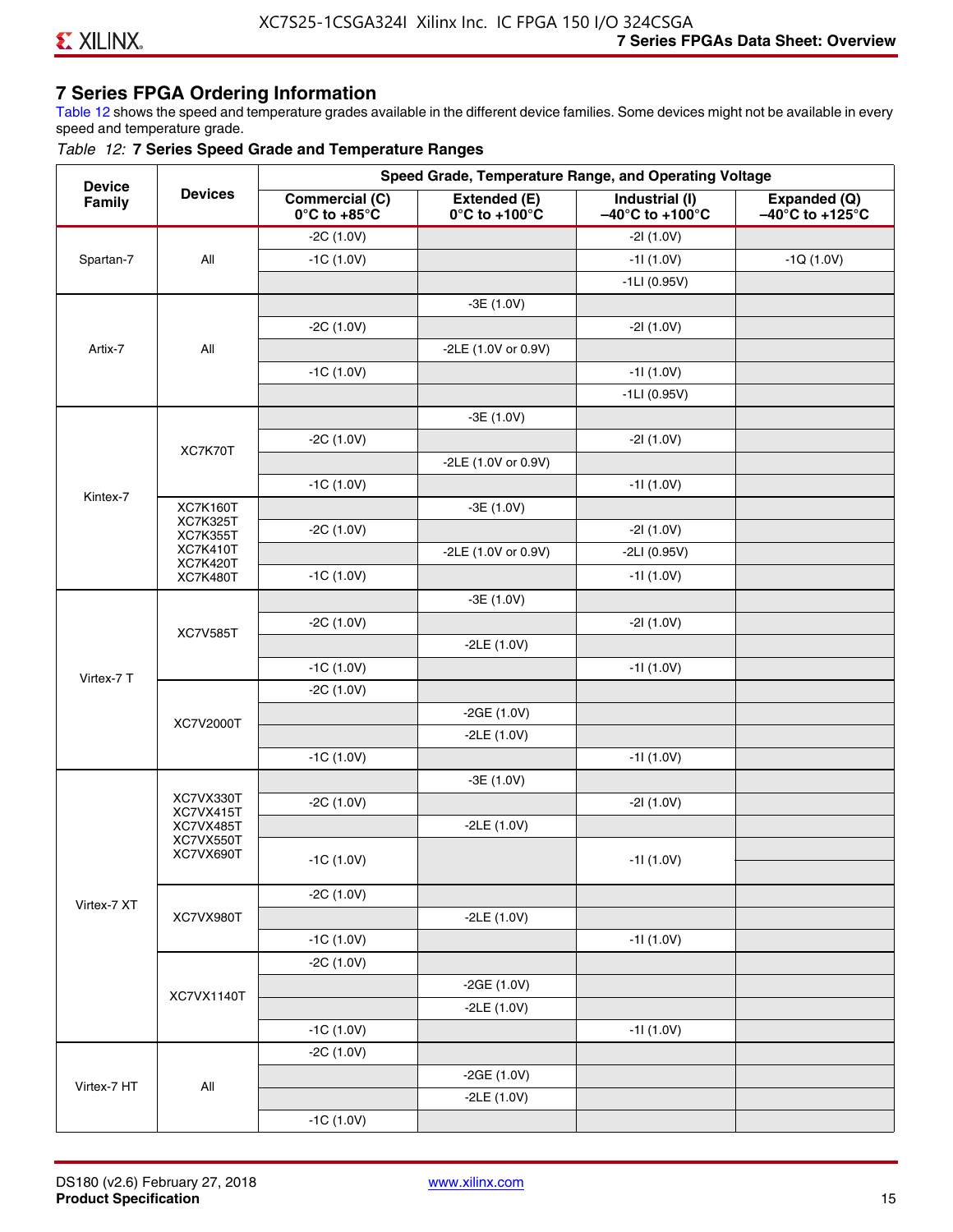The Spartan-7 FPGA ordering information is shown in Figure 1. Refer to the Package Marking section of [UG475,](http://www.xilinx.com/support/documentation/user_guides/ug475_7Series_Pkg_Pinout.pdf) *7 Series FPGAs Packaging and Pinout* for a more detailed explanation of the device markings.





The Artix-7, Kintex-7, and Virtex-7 FPGA ordering information, shown in Figure 2, applies to all packages including Pb-Free. Refer to the Package Marking section of [UG475](http://www.xilinx.com/support/documentation/user_guides/ug475_7Series_Pkg_Pinout.pdf), *7 Series FPGAs Packaging and Pinout* for a more detailed explanation of the device markings.



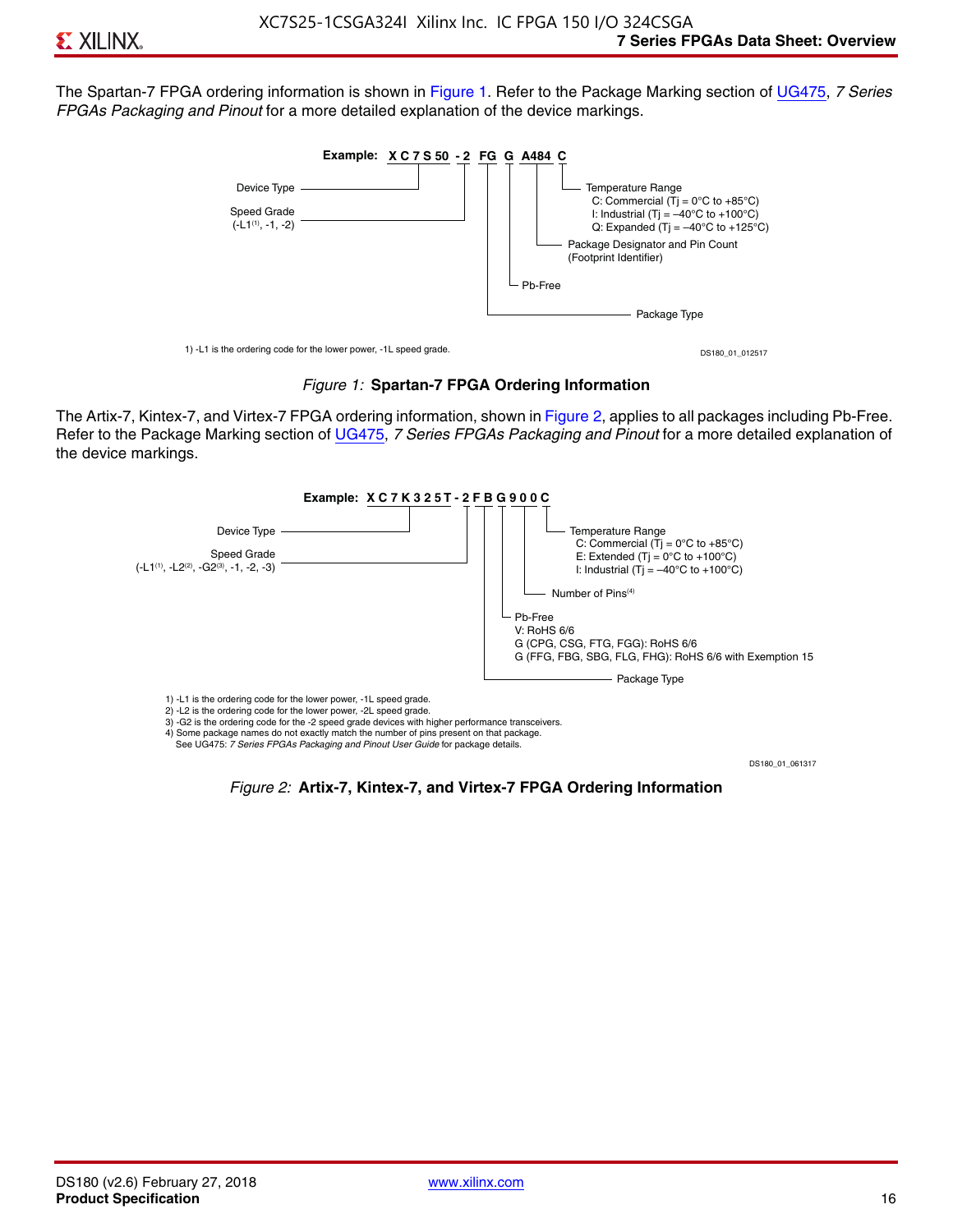## **Revision History**

The following table shows the revision history for this document:

| <b>Date</b> | <b>Version</b> | <b>Description of Revisions</b>                                                                                                                                                                                                                                                                                                                                                                                                                                                                                                                                                                                                                                                                                                                                                                                                                                                                                                                                                                                                                                                                                                                                                                                                                                                                                       |
|-------------|----------------|-----------------------------------------------------------------------------------------------------------------------------------------------------------------------------------------------------------------------------------------------------------------------------------------------------------------------------------------------------------------------------------------------------------------------------------------------------------------------------------------------------------------------------------------------------------------------------------------------------------------------------------------------------------------------------------------------------------------------------------------------------------------------------------------------------------------------------------------------------------------------------------------------------------------------------------------------------------------------------------------------------------------------------------------------------------------------------------------------------------------------------------------------------------------------------------------------------------------------------------------------------------------------------------------------------------------------|
| 06/21/10    | 1.0            | Initial Xilinx release.                                                                                                                                                                                                                                                                                                                                                                                                                                                                                                                                                                                                                                                                                                                                                                                                                                                                                                                                                                                                                                                                                                                                                                                                                                                                                               |
| 07/30/10    | 1.1            | Added SHA-256 to authentication information. Updated Table 5, Table 7, Virtex-7 FPGA Device-<br>Package Combinations and Maximum I/Os table (Virtex-7 T devices), and Table 9 with ball pitch<br>information and voltage bank information. Updated DSP and Logic Slice information in Table 8.<br><b>Updated Low-Power Gigabit Transceivers.</b>                                                                                                                                                                                                                                                                                                                                                                                                                                                                                                                                                                                                                                                                                                                                                                                                                                                                                                                                                                      |
| 09/24/10    | 1.2            | In General Description, updated 4.7 TMACS DSP to 5.0 TMACS DSP. In Table 1, added Note 1;<br>updated Peak DSP Performance for Kintex-7 and Virtex-7 families. In Table 4, updated CMT<br>information for XC7A175T and XC7A355T. In Table 6, replaced XC7K120T with XC7K160T and<br>replaced XC7K230T with XC7K325T-and updated corresponding information. Also added<br>XC7K355T, XC7K420T, and XC7K480T. In Table 7, replaced XC7K230T with XC7K325T. In Table 8,<br>updated XC7V450T Logic Cell, CLB, block RAM, and PCI information; updated XC7VX415T and<br>XC7VX690T PCI information; updated XC7V1500T, and XC7V2000T block RAM information; and<br>replaced XC7VX605T with XC7VX575T, replaced XC7VX895T with XC7VX850T, and replaced<br>XC7VX910T with XC7VX865T—and updated corresponding information. Updated Digital Signal<br>Processing - DSP Slice with operating speed of 640 MHz. Removed specific transceiver type from<br>Out-of-Band Signaling. In Virtex-7 FPGA Device-Package Combinations and Maximum I/Os table<br>(Virtex-7 T devices), replaced XC7VX605T with XC7VX575T and added table notes 2 and 3. In<br>Table 9, removed the FFG784 package for the XC7VX485T device; replaced XC7VX605T with<br>XC7VX575T; replaced XC7VX895T with XC7VX850T; and replaced XC7VX910T with XC7VX865T. |
| 10/20/10    | 1.3            | In Table 7, replaced XC7K120T with XC7K160T. Updated Digital Signal Processing - DSP Slice.                                                                                                                                                                                                                                                                                                                                                                                                                                                                                                                                                                                                                                                                                                                                                                                                                                                                                                                                                                                                                                                                                                                                                                                                                           |
| 11/17/10    | 1.4            | Updated maximum I/O bandwidth to 3.1 Tb/s in General Description. Updated Peak Transceiver Speed<br>for Virtex-7 FPGAs in Summary of 7 Series FPGA Features and in Table 1. Updated Peak DSP<br>Performance values in Table 1 and Digital Signal Processing - DSP Slice. In Table 7, updated<br>XC7K70T I/O information. In Table 8, added XC7VH290T, XC7VH580T, and XC7VH870T devices and<br>updated total I/O banks information for the XC7V585T, XC7V855T, XC7V1500T, and XC7VX865T<br>devices. In Table 9, updated XC7VX415T, XC7VX485T, XC7VX690T, XC7VX850T, and XC7VX865T<br>device information. Added Table 11. Updated Low-Power Gigabit Transceivers information, including<br>the addition of the GTZ transceivers.                                                                                                                                                                                                                                                                                                                                                                                                                                                                                                                                                                                        |
| 02/22/11    | 1.5            | Updated Summary of 7 Series FPGA Features and the Low-Power Gigabit Transceivers highlights and<br>section. In Table 1, updated Kintex-7 FPGA, Artix-7 FPGA information. In Table 4, updated XC7A175T.<br>Also, updated XC7A355T. Added three Artix-7 FPGA packages to Table 5: SBG325, SBG484, and<br>FBG485, changed package from FGG784 to FBG784, and updated package information for<br>XC7A175T and XC7A355T devices. In Table 6, updated XC7K160T and added three devices:<br>XC7K355T, XC7K420T, and XC7K480T. In Table 7, updated XC7K70T package information and added<br>three devices: XC7K355T, XC7K420T, and XC7K480T. In Table 8, added note 1 (EasyPath FPGAs)<br>and updated note 7 to include GTZ transceivers. In Virtex-7 FPGA Device-Package Combinations and<br>Maximum I/Os table (Virtex-7 T devices), added two Virtex-7 FPGA packages: FHG1157 and<br>FHG1761, and updated XC7V1500T (no FFG1157) and XC7V2000T (no FFG1761) package<br>information and removed the associated notes. Added CLBs, Slices, and LUTs. Updated Input/Output.<br>Added EasyPath-7 FPGAs.                                                                                                                                                                                                                        |
| 03/28/11    | 1.6            | Updated General Description, Summary of 7 Series FPGA Features, Table 1, Table 4, Table 5, Table 6,<br>Table 7, Table 8, Table 9 (combined Virtex-7 T and XT devices in one table), and Table 11. Updated the<br>Low-Power Gigabit Transceivers highlights and section. Updated Block RAM, Integrated Interface<br>Blocks for PCI Express Designs, Configuration, Encryption, Readback, and Partial Reconfiguration,<br>XADC (Analog-to-Digital Converter), 7 Series FPGA Ordering Information, and EasyPath-7 FPGAs.                                                                                                                                                                                                                                                                                                                                                                                                                                                                                                                                                                                                                                                                                                                                                                                                 |
| 07/06/11    | 1.7            | Updated General Description, Summary of 7 Series FPGA Features, Table 1, Table 4, Table 6, Table 8,<br>Table 9 and Table 11. Added Table 10. Added Stacked Silicon Interconnect (SSI) Technology. Updated<br>Transmitter, Configuration, and XADC (Analog-to-Digital Converter). Updated Figure 1.                                                                                                                                                                                                                                                                                                                                                                                                                                                                                                                                                                                                                                                                                                                                                                                                                                                                                                                                                                                                                    |
| 09/13/11    | 1.8            | Updated General Description, Table 1, Table 4, Table 5, Table 8, CLBs, Slices, and LUTs,<br>Configuration, and 7 Series FPGA Ordering Information.                                                                                                                                                                                                                                                                                                                                                                                                                                                                                                                                                                                                                                                                                                                                                                                                                                                                                                                                                                                                                                                                                                                                                                    |
| 01/15/12    | 1.9            | Updated General Description, Table 1, Table 4, Table 5, Table 6, Table 7, Table 8, Table 10, Table 11,<br>Block RAM, Digital Signal Processing - DSP Slice, Low-Power Gigabit Transceivers, Integrated<br>Interface Blocks for PCI Express Designs, Configuration, EasyPath-7 FPGAs, and 7 Series FPGA<br><b>Ordering Information.</b>                                                                                                                                                                                                                                                                                                                                                                                                                                                                                                                                                                                                                                                                                                                                                                                                                                                                                                                                                                                |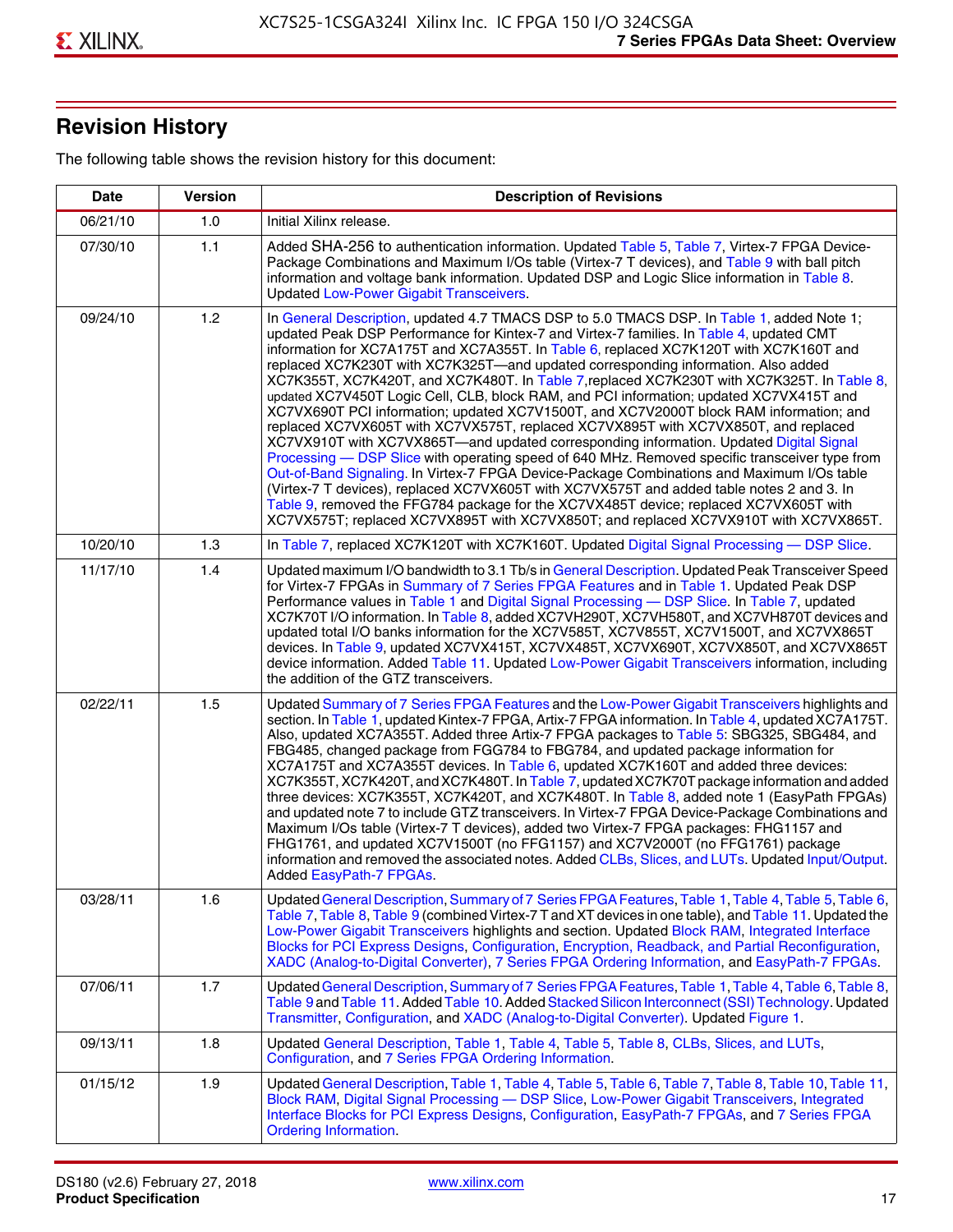| <b>Date</b> | <b>Version</b> | <b>Description of Revisions</b>                                                                                                                                                                                                                                                                                                                                                                                                                                     |
|-------------|----------------|---------------------------------------------------------------------------------------------------------------------------------------------------------------------------------------------------------------------------------------------------------------------------------------------------------------------------------------------------------------------------------------------------------------------------------------------------------------------|
| 03/02/12    | 1.10           | Updated General Description, Table 5, and Table 12.                                                                                                                                                                                                                                                                                                                                                                                                                 |
| 05/02/12    | 1.11           | Updated Table 7, Table 9, Table 10, Low-Power Gigabit Transceivers, and 7 Series FPGA Ordering<br>Information. Added 7 Series FPGA Ordering Information.                                                                                                                                                                                                                                                                                                            |
| 10/15/12    | 1.12           | Updated overview with Artix-7 SL and SLT devices. Updated Table 1, Table 4, Table 5, Table 8, Table 9,<br>Table 10, Table 11, and Table 12. Added Table 3. Updated Regional Clocks, Block RAM, Integrated<br>Interface Blocks for PCI Express Designs, Configuration, and 7 Series FPGA Ordering Information.                                                                                                                                                       |
| 11/30/12    | 1.13           | Updated notes in Table 4 and Table 12. Updated XADC (Analog-to-Digital Converter).                                                                                                                                                                                                                                                                                                                                                                                  |
| 07/29/13    | 1.14           | Removed SL and SLT devices. Updated General Description, Table 4, Table 5, notes in Table 6 and<br>Table 8, Regional Clocks, Input/Output, Low-Power Gigabit Transceivers, Integrated Interface Blocks<br>for PCI Express Designs, Configuration, and 7 Series FPGA Ordering Information. Removed previous<br>Table 3.                                                                                                                                              |
| 02/18/14    | 1.15           | Changed document classification to Product Specification from Preliminary Product Specification.<br>Updated HR I/O information for XC7A35T and XC7A50T in Table 5. Updated XC7VH870T I/O<br>information in Table 8. Updated Table 11.                                                                                                                                                                                                                               |
| 10/08/14    | 1.16           | Added XC7A15T to Table 4 and Table 5. Removed HCG1931 and HCG1932 from Table 11. Updated<br>Input/Output Delay; Block RAM; Configuration; I/O Clocks; and Updated Table 12 and Figure 1.                                                                                                                                                                                                                                                                            |
| 12/17/14    | 1.16.1         | Typographical edit.                                                                                                                                                                                                                                                                                                                                                                                                                                                 |
| 05/27/15    | 1.17           | Updated Table 5, Table 7, Table 9, Table 10, Table 11, and Figure 1.                                                                                                                                                                                                                                                                                                                                                                                                |
| 09/27/16    | 2.0            | Added Spartan-7 devices throughout document, including Table 1, Table 2, Table 3, and Table 12.<br>Added two Artix-7 devices XC7A12T and XC7A25T throughout document, including Table 4, Table 5,<br>and Table 12. Updated General Description; Figure 1, Table 7, Regional Clocks, Block RAM,<br>Integrated Interface Blocks for PCI Express Designs, Configuration, Encryption, Readback, and Partial<br>Reconfiguration, and XADC (Analog-to-Digital Converter). |
| 10/20/16    | 2.1            | Updated Table 5.                                                                                                                                                                                                                                                                                                                                                                                                                                                    |
| 12/15/16    | 2.2            | Updated Table 3.                                                                                                                                                                                                                                                                                                                                                                                                                                                    |
| 03/17/17    | 2.3            | Updated Table 1, Table 5, Table 7, Table 9, Table 10, Table 12, and I/O Electrical Characteristics.                                                                                                                                                                                                                                                                                                                                                                 |
| 03/28/17    | 2.4            | Updated Table 7.                                                                                                                                                                                                                                                                                                                                                                                                                                                    |
| 08/01/17    | 2.5            | Updated Table 5 and Figure 2.                                                                                                                                                                                                                                                                                                                                                                                                                                       |
| 02/27/18    | 2.6            | Added MicroBlaze CPU information to the Summary of 7 Series FPGA Features and Table 1.                                                                                                                                                                                                                                                                                                                                                                              |

### **Notice of Disclaimer**

The information disclosed to you hereunder (the "Materials") is provided solely for the selection and use of Xilinx products. To the maximum extent permitted by applicable law: (1) Materials are made available "AS IS" and with all faults, Xilinx hereby DISCLAIMS ALL WARRANTIES AND CONDITIONS, EXPRESS, IMPLIED, OR STATUTORY, INCLUDING BUT NOT LIMITED TO WARRANTIES OF MERCHANTABILITY, NON-INFRINGEMENT, OR FITNESS FOR ANY PARTICULAR PURPOSE; and (2) Xilinx shall not be liable (whether in contract or tort, including negligence, or under any other theory of liability) for any loss or damage of any kind or nature related to, arising under, or in connection with, the Materials (including your use of the Materials), including for any direct, indirect, special, incidental, or consequential loss or damage (including loss of data, profits, goodwill, or any type of loss or damage suffered as a result of any action brought by a third party) even if such damage or loss was reasonably foreseeable or Xilinx had been advised of the possibility of the same. Xilinx assumes no obligation to correct any errors contained in the Materials or to notify you of updates to the Materials or to product specifications. You may not reproduce, modify, distribute, or publicly display the Materials without prior written consent. Certain products are subject to the terms and conditions of Xilinx's limited warranty, please refer to Xilinx's Terms of Sale which can be viewed at [www.xilinx.com/legal.htm#tos;](www.xilinx.com/legal.htm#tos) IP cores may be subject to warranty and support terms contained in a license issued to you by Xilinx. Xilinx products are not designed or intended to be fail-safe or for use in any application requiring fail-safe performance; you assume sole risk and liability for use of Xilinx products in such critical applications, please refer to Xilinx's Terms of Sale which can be viewed at <www.xilinx.com/legal.htm#tos>.

### **Automotive Applications Disclaimer**

AUTOMOTIVE PRODUCTS (IDENTIFIED AS "XA" IN THE PART NUMBER) ARE NOT WARRANTED FOR USE IN THE DEPLOYMENT OF AIRBAGS OR FOR USE IN APPLICATIONS THAT AFFECT CONTROL OF A VEHICLE ("SAFETY APPLICATION") UNLESS THERE IS A SAFETY CONCEPT OR REDUNDANCY FEATURE CONSISTENT WITH THE ISO 26262 AUTOMOTIVE SAFETY STANDARD ("SAFETY DESIGN"). CUSTOMER SHALL, PRIOR TO USING OR DISTRIBUTING ANY SYSTEMS THAT INCORPORATE PRODUCTS, THOROUGHLY TEST SUCH SYSTEMS FOR SAFETY PURPOSES. USE OF PRODUCTS IN A SAFETY APPLICATION WITHOUT A SAFETY DESIGN IS FULLY AT THE RISK OF CUSTOMER, SUBJECT ONLY TO APPLICABLE LAWS AND REGULATIONS GOVERNING LIMITATIONS ON PRODUCT LIABILITY.